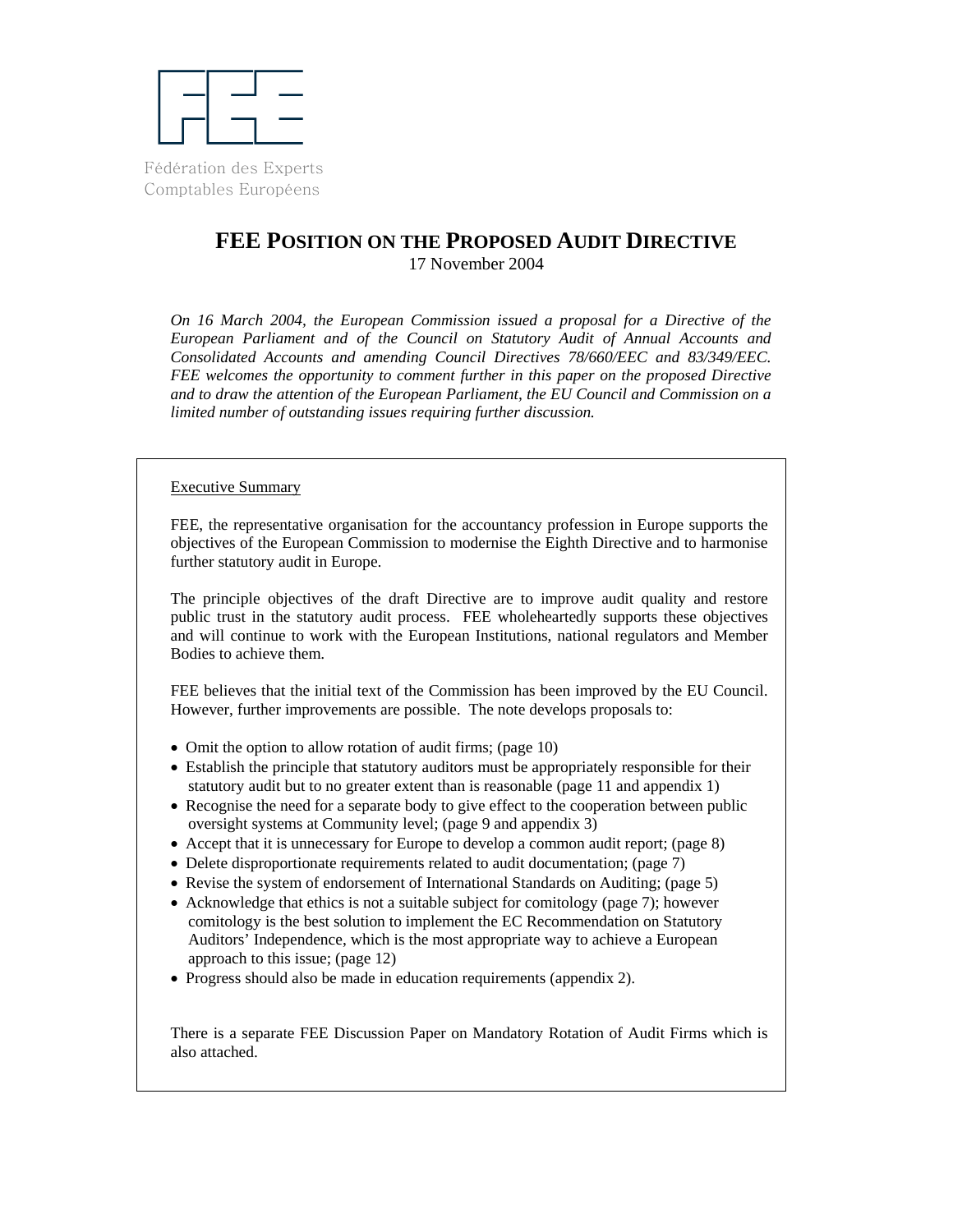### **FEE and its Action in the Areas Covered by the Directive**

The Fédération des Experts Comptables Européens – the European Federation of Accountants (FEE) is the representative organisation for the accountancy profession in Europe. FEE's membership consists of 41 professional institutes of accountants from 29 countries. FEE Member Bodies represent more than 500.000 accountants in Europe. Roughly 45% of these accountants work in public practice, providing a wide range of services to clients. The other 55% work in various capacities in industry, commerce, government and education.

Auditing is central to the activities of FEE. Over the past years, FEE has developed a series of proposals aimed at enhancing trust in financial reporting for capital markets. It has made constructive suggestions to improve the quality of audit regulation and oversight. FEE has also been an active member of the EU Committee on Auditing. FEE published studies in the following areas, which Members of the European Parliament may download from the FEE website www.fee.be or receive on simple request:

- Statutory Auditors' Independence and Objectivity (1998-2001-2004)
- Mandatory Rotation of Audit Firms (2004)
- Proposed terms of reference for economic studies on liability and non-audit services (2004) (appendix 5)
- European Coordination of Public Oversight Mechanisms (2003)
- Education of Auditors (2003-2004)
- Auditing Standards and Audit Reports (1998-2000-2001)
- Free Movement of Auditors and Audit Firms in the EU (1998-2001)
- Continuous Quality Assurance (1998)

FEE remains committed to contributing the technical expertise of the audit profession to the European Institutions in order to ensure high-quality audit regulation in Europe. Therefore, FEE also commented on the proposed Directive in two documents:

- Policy paper "European Commission Proposed Directive on Statutory Audit of Annual Accounts and Consolidated Accounts" (31 March 2004)
- Proposed amendments to the proposed Directive on Statutory Audit (2 June 2004).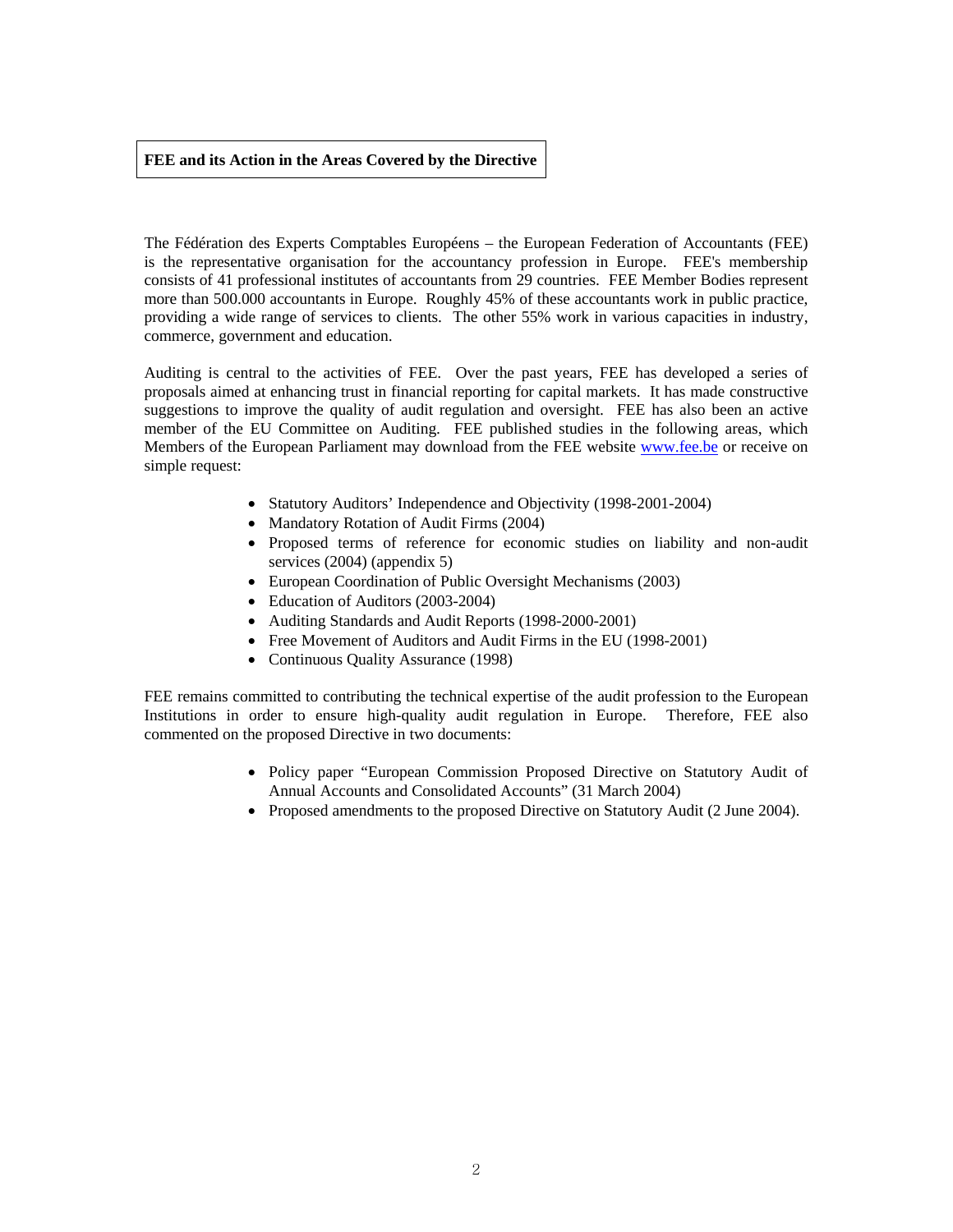### **General Comments of FEE on Audit Regulation**

The Eighth Company Law Directive 84/253/EEC of 10 April 1984 on the approval of persons responsible for carrying out the statutory audits of accounting documents deals primarily with the approval of statutory auditors in Member States. Although this Directive contains provisions on registration and professional integrity, it does not include requirements on how a statutory audit should be conducted and the degree of public oversight or external quality assurance which is needed to ensure high audit quality.

FEE welcomes the European Commission's initiative for a new Eighth Directive which is the result of a long reflection initiated by the Commission in its green paper on "the Role, Position and Liability of the Statutory Auditor in the EU" (1996). The objectives of a harmonisation of audit regulations have been extensively discussed in the EU Committee on Auditing which, in most areas, led to demanding solutions which enhance the credibility of statutory audit.

The EU Council is about to finalise its work on the proposed Eighth Directive and suggested amendments to the text of the European Commission. Most of these proposals effectively improve the proposals and are supported by FEE. On a limited number of issues however, FEE believes that further improvements are possible and in our view necessary. The profession is committed to pursue solutions that are best designed to deliver audit quality and we are convinced that our proposals will serve the public interest.

### **1. Global Standards Relevant to Audit**

The general policy of FEE is to support global standards relevant to audit. The standard setting process needs appropriate arrangements to ensure that the resulting standards have widespread acceptance from political authorities, regulators, market participants and other stakeholders and are seen to be set in the public interest. Such arrangements have been proposed to guarantee the public interest in standard setting.

FEE welcomes the proposal by the European Commission to require the application of International Standards on Auditing and the possibility of a similar policy on professional ethics and education of statutory auditors.

Within Europe, in order to have consistent high quality of statutory audit, it is essential that Member States act within the common framework provided by the European Commission and do not diverge from European and global standards, except where there are specific national issues that need to be addressed. FEE welcomes the proposals made which prevent Member States introducing, even inadvertently, conflicting regulations with extraterritorial effect within the single market.

### **2. Transatlantic Dialogue**

The European Commission's proposal to modernise the Eighth Directive takes place against a backdrop of high profile scandals on both sides of the Atlantic. This demonstrates the necessity to adopt global solutions. However, recognising the differences that exist between regulatory frameworks, it is equally important to organise an effective dialogue between European oversight bodies and similar bodies around the world.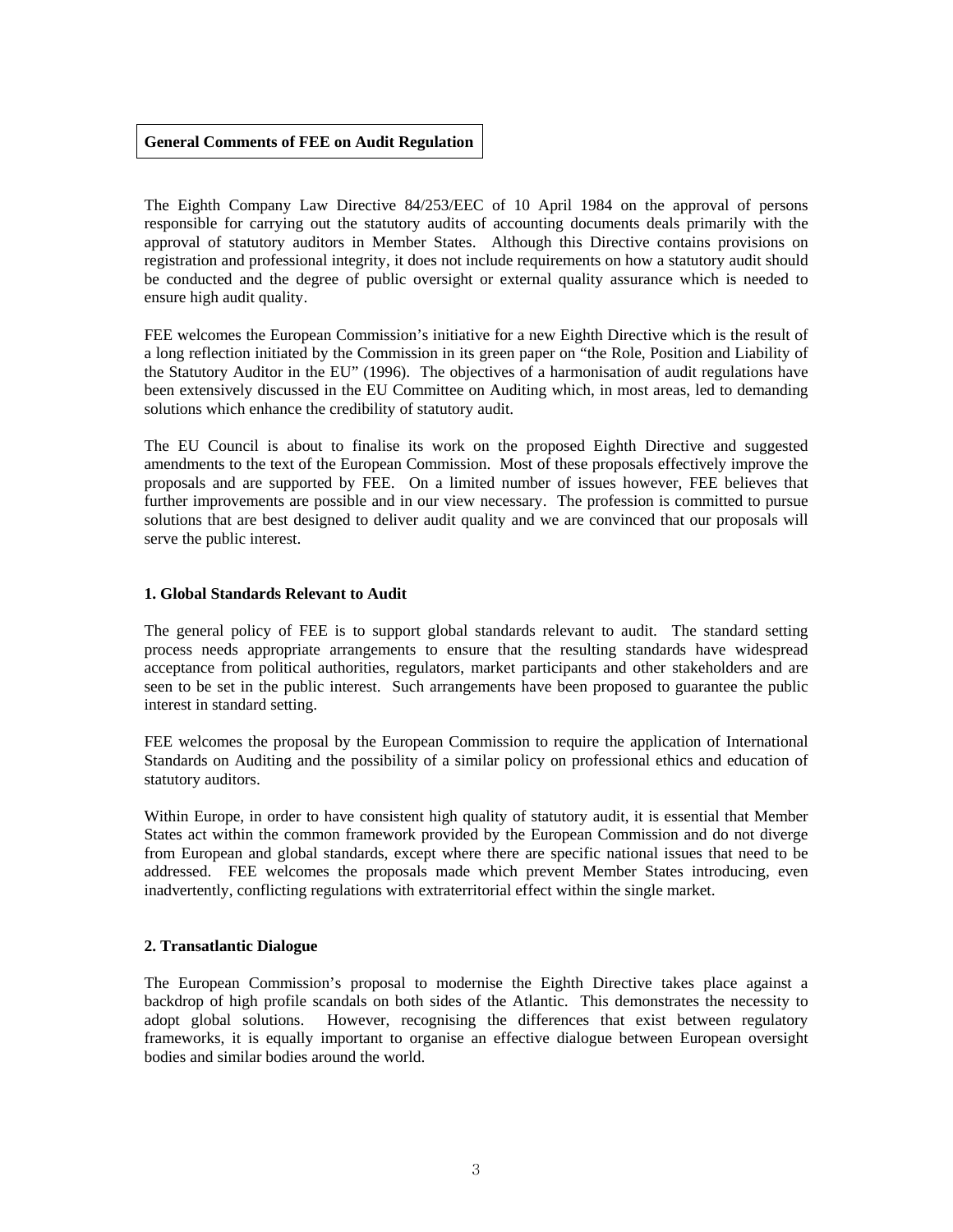FEE supports convergence of standards and cooperation between oversight bodies but emphasises the need to develop workable solutions avoiding conflicts of laws, which can only be addressed by legislators and regulators themselves.

## **3. Audit Quality and Oversight**

FEE strongly supported the European Commission's Recommendation of 15 November 2000 that Member States establish robust quality assurance systems for auditors, as they inspire public confidence. The Recommendation was implemented in most EU countries, but not all. It provides that quality assurance systems should have adequate public oversight consisting of a sufficient number of non-practitioners on the oversight board. Incorporating key elements of this Recommendation into European legislation will help guarantee that the quality assurance system is seen to be carried out in accordance with common European benchmarks, thus supporting the single market and also dialogue with regulators in other jurisdictions.

The current lack of confidence is partly based on a public perception that a self-regulating profession runs a serious risk of conflicts of interests in dealing with its shortcomings. Therefore, a credible element of public oversight over the audit profession is crucial. The proposed Directive sets requirements as to the responsibilities of the oversight bodies, the required transparency and the necessity to provide for adequate funding.

FEE has long been calling for the creation of a European-level body to coordinate oversight arrangements at Member State level. Our proposals have been summarised in a discussion paper in 2003. Unfortunately, the proposed Directive lacks clarity regarding the effective organisation of the European coordination. It is imperative that this coordination body be visibly structured in the public interest and involve all stakeholders appropriately. A summary of FEE's views on how public oversight could be more effectively organised is set out in Appendix 2.

### **4. Proportionate Regulation**

Audit is central to ensuring the credibility and reliability of financial reporting. Therefore, the profession agrees that this activity must be adequately regulated in the public interest and submitted to public oversight.

However, the European Parliament should also consider that audit is a service provided by accountancy firms working in an economic environment. Regulation must be proportionate and guarantee that the firms are able to provide good services to their clients, remain effectively viable and attractive for both young graduates and more experienced accountants contemplating a long-term career in auditing.

The proposed Directive covers many areas directly, or indirectly through comitology, including registration requirements, ethics, independence rules, auditing standards, audit reports, quality assurance, oversight arrangements and cooperation with foreign oversight bodies. Secondary legislation needs to be limited to what is necessary to achieve the objective, which is to provide audit quality in the public interest.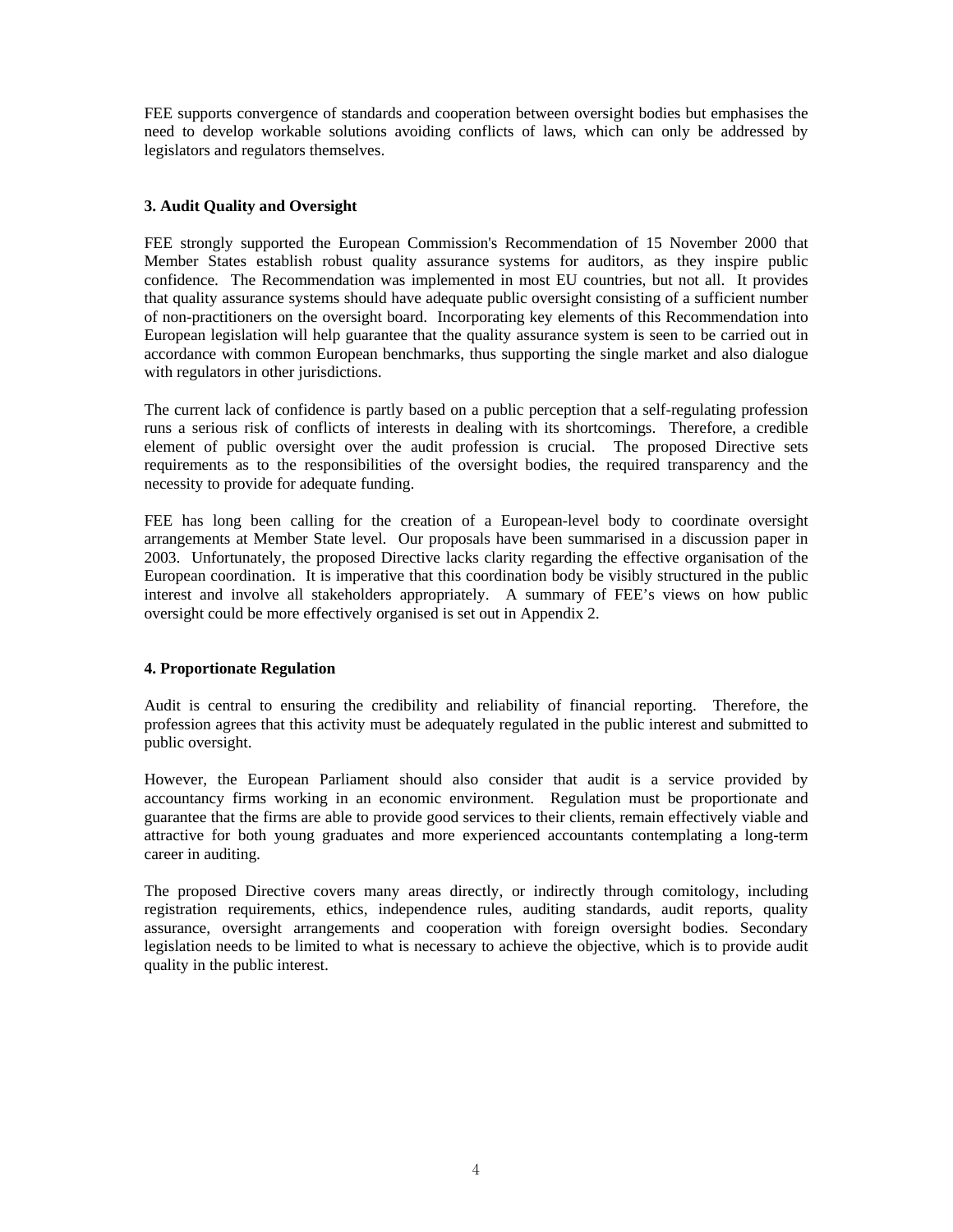## **FEE Comments on the Initial Proposals of the Commission**

### **A. ISSUES OF REMAINING CONCERN AFTER COUNCIL'S DISCUSSIONS TO DATE**

FEE believes that further progress is possible on seven main areas, on which neither the initial proposal of the Commission nor the text disclosed on the EU Council website are entirely satisfactory. Our proposals are to:

- Revise the system of endorsement of International Standards on Auditing;
- Acknowledge that ethics is not a suitable subject for comitology;
- Delete non proportionate requirements related to audit documentation;
- Accept that it is unnecessary for Europe to develop a common audit report;
- Recognise the need for a separate body to give effect to the cooperation between public oversight systems at Community level;
- Omit the option to allow rotation of audit firms;
- Establish the principle that statutory auditors must be appropriately responsible for their statutory audit but to no greater extent than is reasonable.

### **1. Revise the system of endorsement of International Standards on Auditing ("ISAs") (Articles 2 and 26)**

Article 26.1 of the proposed Directive states "*Member States shall require statutory auditors and audit firms to carry out statutory audits in accordance with international auditing standards adopted by the Commission in accordance with the procedure referred to in Article 49 (2)."*

FEE welcomes the proposal to harmonise auditing standards in Europe by implementing ISA. In November 2001, FEE proposed that EU national auditing standard setters should require auditors to perform audits in compliance with ISAs. FEE suggested that ISAs could, where necessary, be supplemented by additional standards covering issues connected to the national regulatory framework but that other existing differences in audit standards should be gradually eliminated. The aim of FEE's 2001 proposals was to reduce variations in auditing and audit reporting practice.

FEE has three concerns related with the European Commission's proposals to implement International Standards on Auditing in Europe:

• Article 2 defines "International Auditing Standards" too widely. The reference to "related statements" gives the wrong impression that purely supplementary guidance material should also become part of law. Inclusion of such material in the law would reduce the speed with which new guidance could be prepared in response to emerging trends, and is not necessary for the enforcement of standards or for deciding in any subsequent proceedings whether a particular audit had complied with standards. *We suggest deletion of the words " and related International Audit Practice Statements" in Article 2 (9) (2.10 in the Council's document)*

| Article 2.9 of the proposed directive                                                            | <b>Proposed amendment of Article 2.9</b>                                                      |
|--------------------------------------------------------------------------------------------------|-----------------------------------------------------------------------------------------------|
| "International auditing standards" means "International auditing                                 | standards"                                                                                    |
| related International Audit Practice Statements, in   so far as relevant to the statutory audit; | means                                                                                         |
| so far as relevant to the statutory audit;                                                       | International Standards on Auditing (ISA) and International Standards on Auditing (ISA) () in |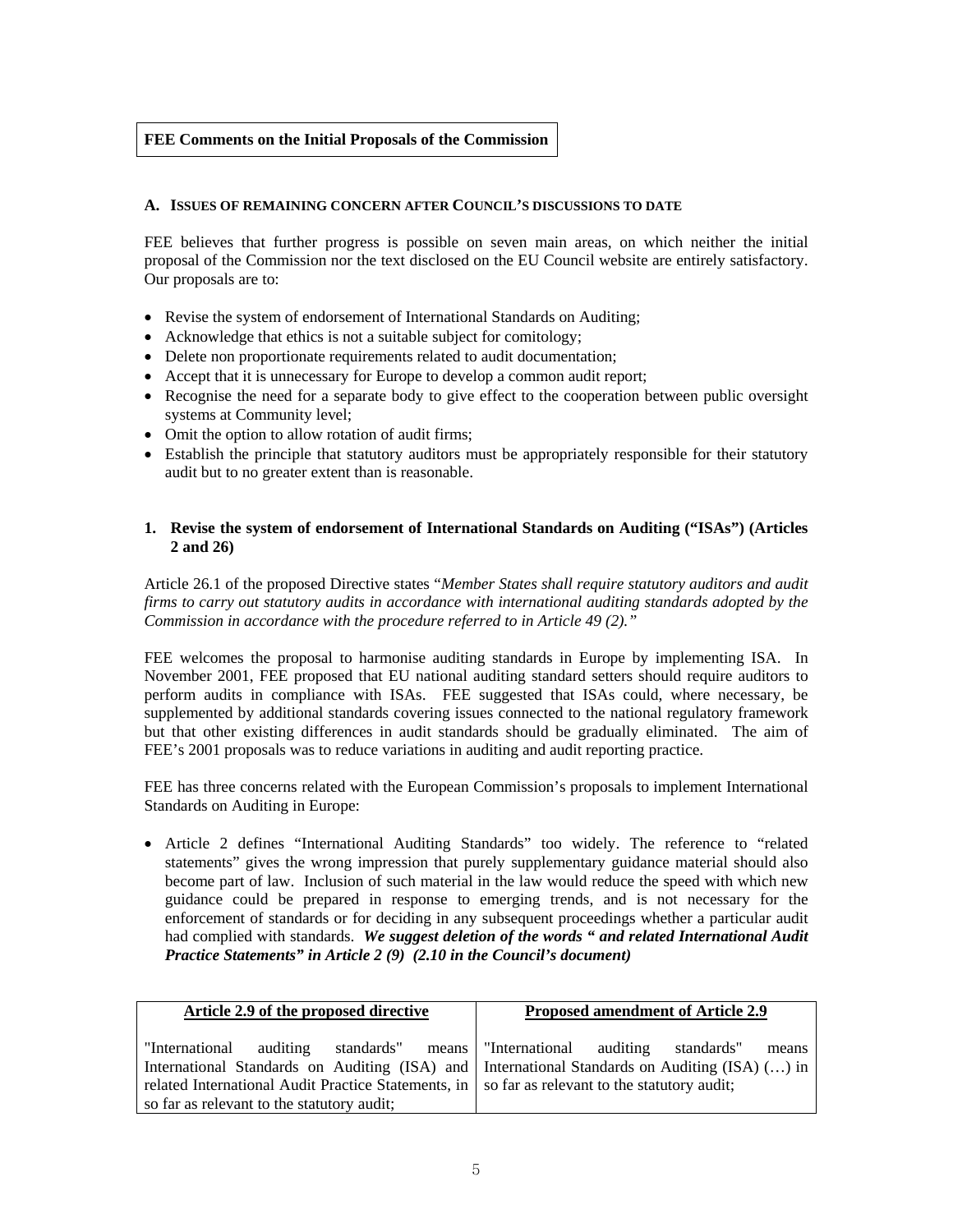• FEE has consistently favoured endorsement of ISAs as a whole or endorsement of the international standard setting process and fears that endorsement of individual standards could undermine consistent and uniform application of the global audit standards. International Standards on Auditing represent an audit methodology that must be considered and applied in its totality in order to be fully effective in providing high quality audits. It is therefore difficult to imagine that it is ideal for standards to be endorsed one by one, possibly with omissions or variations. Intervention in Europe, after the due process has been completed, clearly risks undermining global standards and public confidence in European auditing.

If, however, it is considered by the public authorities that some system for endorsement of individual ISAs is necessary, FEE considers that it should:

- give full weight to the existence of agreed public interest oversight of the standard setting process when implemented<sup>1</sup>;
- operate on the rebuttable presumption that the standards should be endorsed without amendment;
- amend any standard before endorsement only in entirely exceptional circumstances where this is considered necessary in the public interest and, even then, only after first requesting that such proposed amendment be considered by the standard setter concerned.

## *FEE is ready to contribute to the evolution of such an endorsement system, if it is considered necessary.*

*We prefer, however, to suggest amending the first sentence of Article 26.2. to introduce the words "a set of" before international auditing standards.* 

| Article 26.2 of the proposed directive                                                       | Proposed amendment of Article 26.2                                                                                                                                                                                                                                                                                                                                                                                           |
|----------------------------------------------------------------------------------------------|------------------------------------------------------------------------------------------------------------------------------------------------------------------------------------------------------------------------------------------------------------------------------------------------------------------------------------------------------------------------------------------------------------------------------|
| adopted by the Commission in accordance with<br>the procedure referred to in Article 49 (2). | Member States shall require statutory auditors   Member States shall require statutory auditors<br>and audit firms to carry out statutory audits in and audit firms to carry out statutory audits in<br>accordance with international auditing standards accordance with <b>a set of</b> international auditing<br>standards adopted by the Commission in<br>accordance with the procedure referred to in<br>Article 49 (2). |

• FEE believes that Member States, or national standard setters, should not impose additional audit requirements which are not justified by their regulatory environment. It would not be appropriate for the internal market if one Member State were to regard its standards as superior to those of another. FEE supports the proposals of the Commission and advises the European Parliament to resist the unnecessary extension of additional requirements by national standard setters.

 $\overline{a}$ 

<sup>&</sup>lt;sup>1</sup> Unanimously adopted by IFAC in November 2003 and with the support of worldwide regulators, the reforms (which are expected to be implemented soon after last reflections) include the following:

<sup>•</sup> the establishment of a Public Interest Oversight Board to oversee IFAC's standard setting and compliance regimes;

<sup>•</sup> increased transparency with respect to IFAC governance and its international standard setting activities;

<sup>•</sup> broad-based public participation in IFAC standard setting activities; and

<sup>•</sup> a more formal process for maintaining ongoing dialogue with international regulators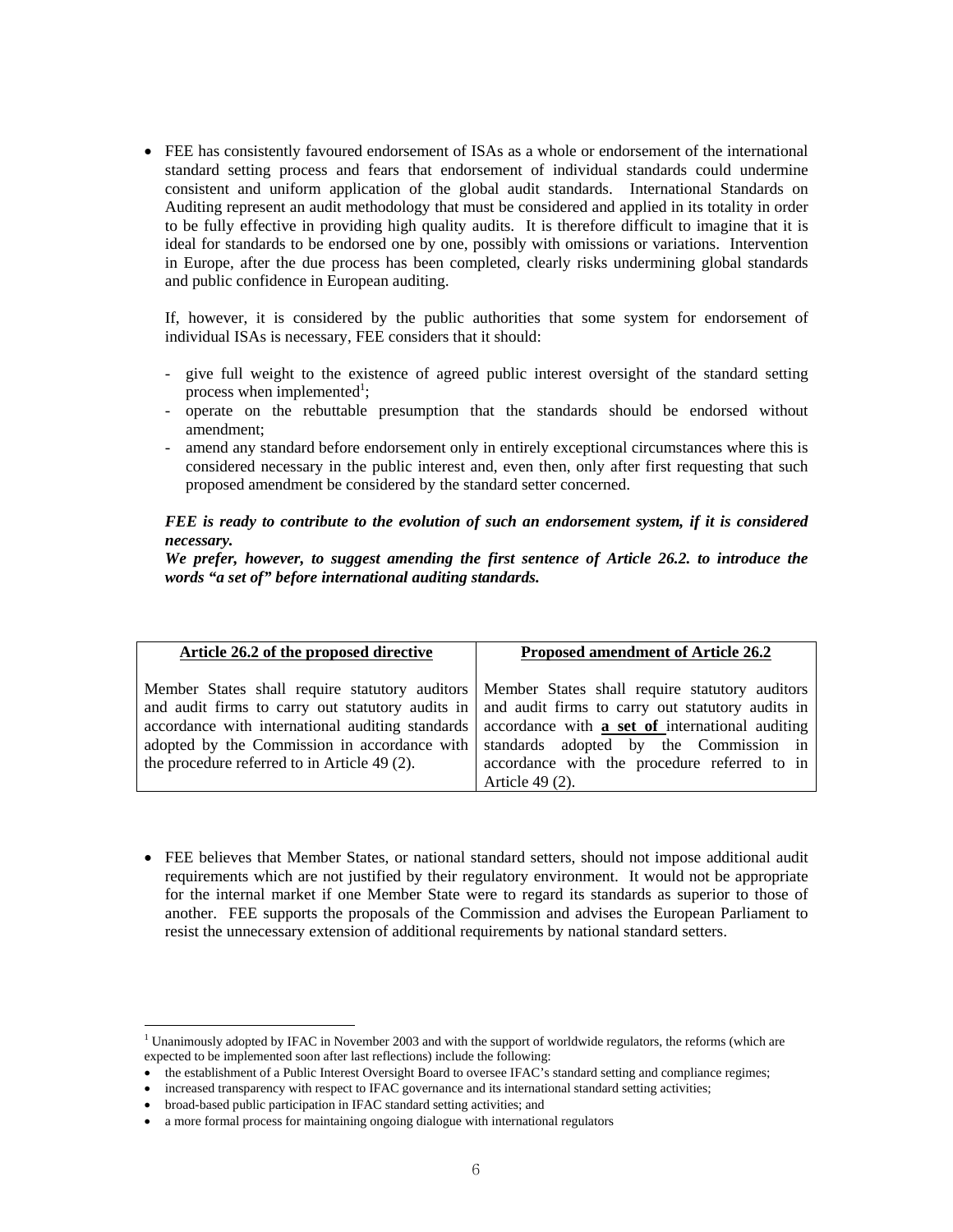### **2. Acknowledge that ethics is not a suitable subject for comitology (Article 21)**

Article 21 of the proposed Directive deals with professional ethics. FEE supports the principle that Member States shall ensure that all statutory auditors and audit firms are subject to principles of professional ethics. The accountancy profession worldwide has been proactive in this area. The International Federation of Accountants has approved a Code of Ethics to which all its professional bodies, including all Member Bodies of FEE, have subscribed.

Ethical behaviour is governed by enduring general principles such as integrity, confidentiality, due care and professional competence. The ethical issues which may be encountered in professional practice do however evolve continuously in response to economic developments and social norms. The detailed elaboration of ethical guidance in the contemporary environment requires that codes of professional ethics are constantly reviewed and updated, so that in individual cases the necessary professional judgments can be made in conformity with the general principles of ethical behaviour. This approach not only supports members of the profession in upholding ethical requirements but also assists in applying disciplinary sanctions where necessary.

These considerations lead FEE to the view that the profession should continue to take responsibility under public oversight, to develop detailed ethical standards and codes in accordance with the general principales underlined above. FEE therefore considers that legislation by the application of the comitology procedure is not appropriate to deal with ethical judgements and requirements such as integrity, confidentiality, due care or professional competence. *For these reasons, FEE suggests deleting the second paragraph of Article 21.2 of the proposed Directive. (first sentence of the second paragraph in the text of Council)* 

| Article 21.2 of the proposed directive                                                                                                       | Proposed amendment of Article 21.2 |
|----------------------------------------------------------------------------------------------------------------------------------------------|------------------------------------|
| The Commission may adopt implementing<br>measures on professional ethics, in accordance<br>with the procedure referred to in Article 49 (2). | delete                             |

### **3. Delete disproportionate requirements related to audit documentation (Article 27)**

The initial proposal of the Commission required the group auditors to obtain and keep a full copy of all the documentation of the audit work performed by auditors of subsidiaries. FEE believes that only documents which are necessary to support the audit report at the level of the group should be maintained by the group auditors. This will indeed include documentation of their review of the audit work performed by other statutory auditors or audit firms on subsidiaries which are material to the consolidated financial statements. These issues are addressed in auditing standards, in particular ISA 600, which is under revision, with input from the European Commission.

FEE agrees that the group auditors should (and do) carry out a review and maintain documentation of their review of the audit work performed by other auditors for the purpose of the group audit (Paragraph (b)).

The EU Council of Ministers proposes to insert an additional paragraph (c); A very burdensome procedure would make the group auditors in all cases responsible for delivery of subsidiary audit documentation, which does not seem to be proportionate to the objective. Further, even if the auditor of the group has access to the working papers of the auditor of a subsidiary, he may not be authorised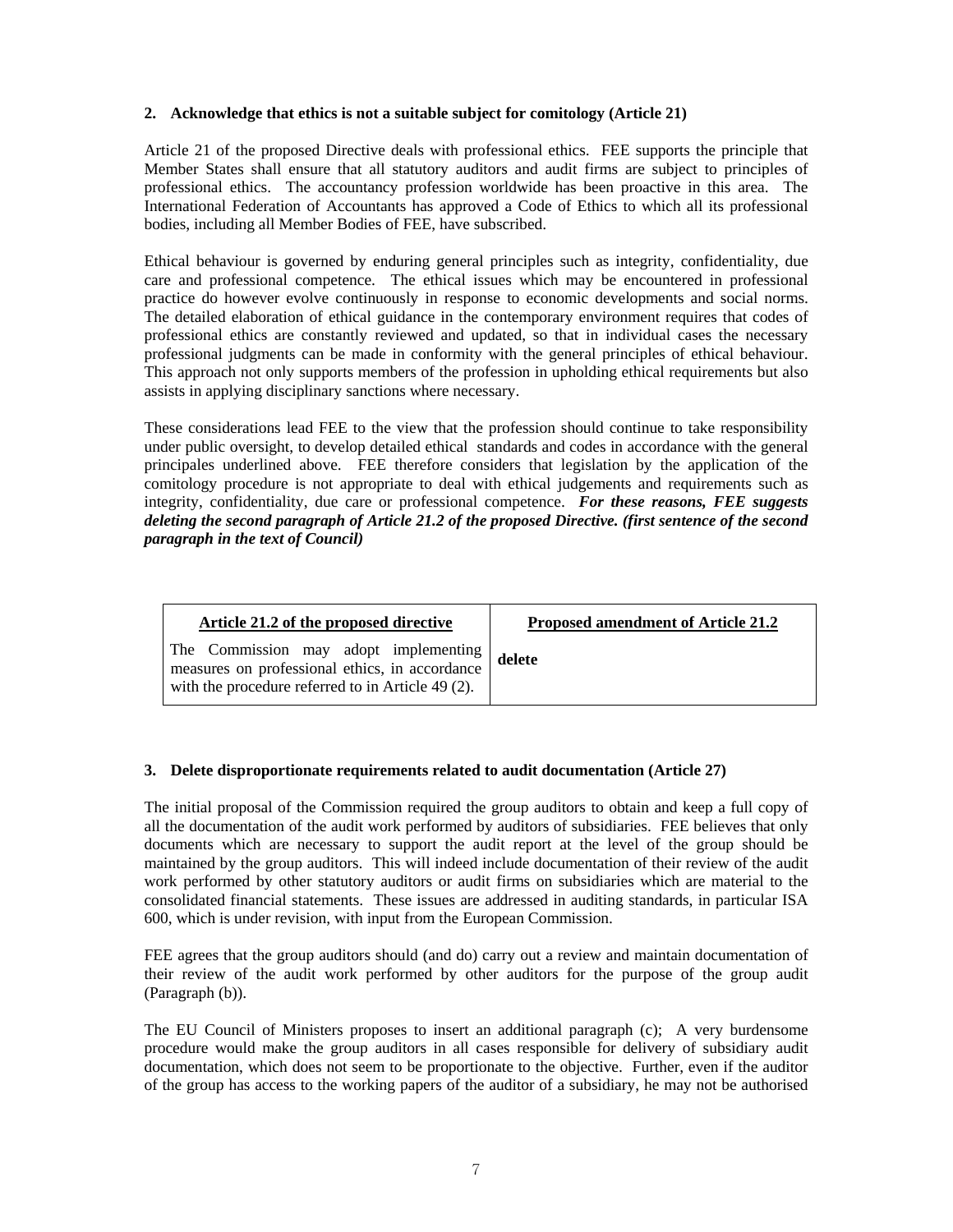to take copies of them. The EU Council's proposal is not convincing because it does not clearly establish the essential principles.

FEE believes that if an additional paragraph (c) needs to be inserted, it should be substantially revised and apply the following principles:

- Management of the audited group should be required to make *reasonable efforts* to have each of its subsidiaries provide consent for access by the group auditors to the subsidiary auditors documentation concerning the subsidiary;
- The statutory auditors of the group should be required to make *reasonable efforts* to obtain from the audited company the authorisation to deliver documents in their possession as auditors to public oversight authorities;
- The statutory auditor should not be required to provide any further evidence of legal impediments to the delivery of documents when the audited company does not allow him to deliver such documents.
- Further, the group auditors should not have to establish any further procedures, including particulars of any legal impediments, in order to gain access to audit documentation unless specifically requested to do so by the oversight authority.

| <b>Article 27 of the proposed directive</b>                                                                                                                                                                                                                                                                                                          | <b>Proposed amendment of Article 27</b>                                                                                                                                                                                                                                                                                                                                                                                                                                                                                                                                                                                                                                                      |
|------------------------------------------------------------------------------------------------------------------------------------------------------------------------------------------------------------------------------------------------------------------------------------------------------------------------------------------------------|----------------------------------------------------------------------------------------------------------------------------------------------------------------------------------------------------------------------------------------------------------------------------------------------------------------------------------------------------------------------------------------------------------------------------------------------------------------------------------------------------------------------------------------------------------------------------------------------------------------------------------------------------------------------------------------------|
| (c) when a component of the group is audited<br>by an auditor or audit firm that is not<br>approved in a Member State, the group<br>auditor retains a copy of the documentation<br>of the audit work performed by the other<br>auditor or audit firm, including a copy of the<br>audit working papers, solely for the purpose<br>of the group audit. | (c) Management of the audited group must<br>make reasonable efforts to have each of its<br>subsidiaries provide consent for access by<br>the group auditors to the subsidiary<br>auditors documentation concerning the<br>subsidiary.                                                                                                                                                                                                                                                                                                                                                                                                                                                        |
|                                                                                                                                                                                                                                                                                                                                                      | when a component of a group of<br>(d)<br>undertakings is audited by auditor(s) or<br>audit entity(ies) from a third country that<br>has no co-operation agreement as referred<br>to in Article 47, the group auditor must<br>make reasonable efforts to obtain from the<br>audited company, the authorisation to<br>deliver documents in their possession as<br>auditors to public oversight authorities.<br>If the competent authorities require the<br>group auditor, to pass the documentation<br>from a third country retained by the<br>group auditor the group auditor shall<br>provide evidence of any legal or other<br>impediments preventing audit working<br>papers to be passed. |

# **4. Accept that it is unnecessary for Europe to develop a common audit report (Article 28)**

Article 28.2. of the proposed Directive states: "*The Commission may, in accordance with the procedure referred to in Article 49 (2) adopt a common standard audit report for annual or*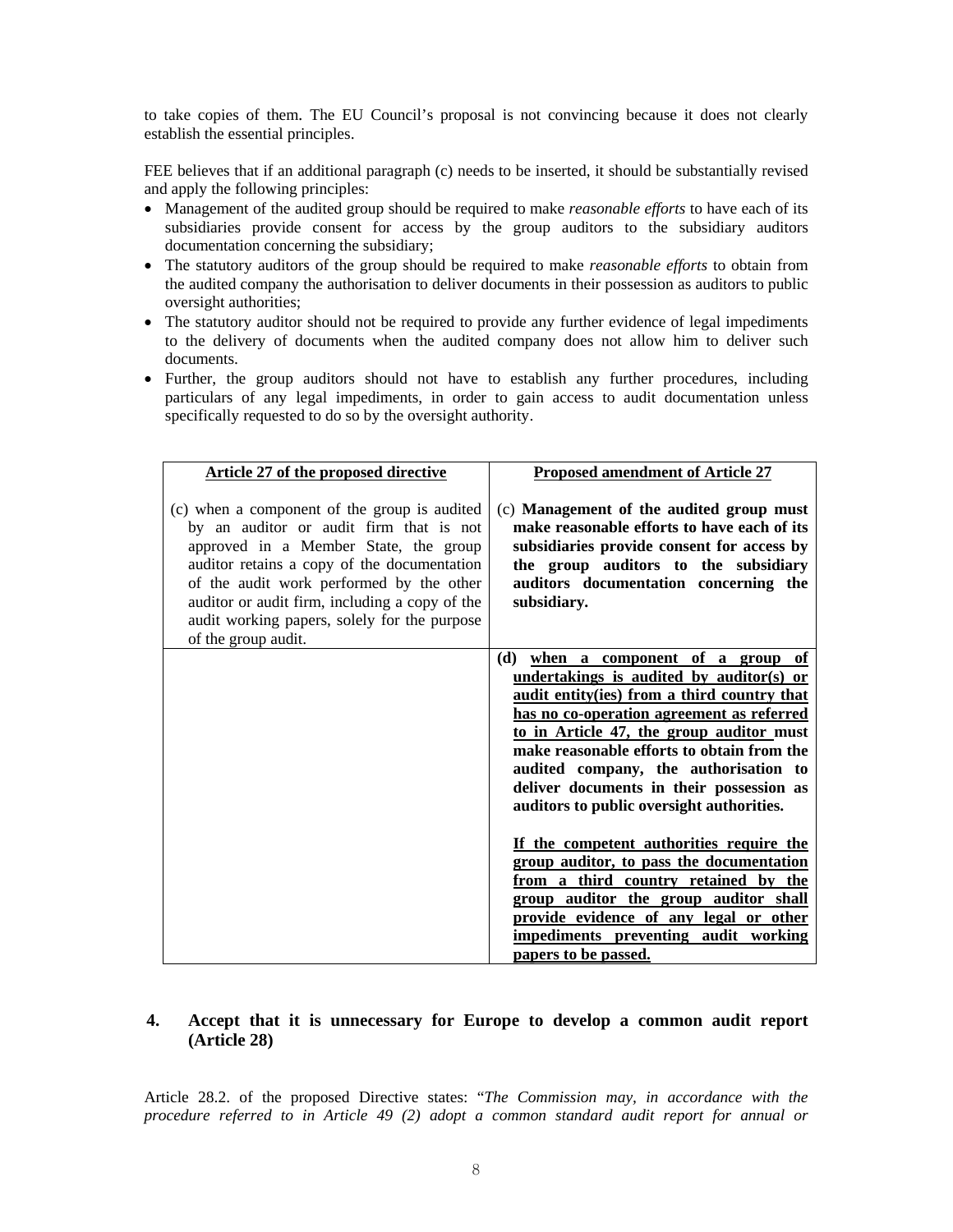*consolidated accounts which have been prepared in accordance with approved International Accounting Standards*."

The substance of audit reports is already defined in the Fourth (Article 51a.) and Seventh (article 37.2.) Directives and if it requires amendment, this should be done through amendment of those Directives.

The format and other content of audit reports, which must evolve as standards and financial reporting change, is a matter for auditing standards dealt with in article 26. International Standard on Auditing 700 "The auditor's Report on Financial Statements" already deals with the topic of audit reports on financial statements. Legislating for a common European audit report would represent a departure for the selected international standards on auditing, which must be applied in their totality to be effective. As ISAs develop, so will reporting practice. These are the reasons for leaving the matter to standard setters, operating under approved public oversight, rather than using rigid and detailed legislation.

Our understanding is that Article 26 of the proposed Directive provides for the necessary mechanism to influence the international auditing standard setter if needed. This additional power therefore seems a needless and undesirable duplication. If the Commission chooses to use this provision to develop a common audit report for Europe different from that in all other countries applying ISAs, users around the world may be confused as to the standards applied in the audit. It is surely quite unnecessary to envisage a separate European version of the audit report.

### *For these reasons, FEE suggests deletion of Article 28.2 of the proposed Directive.*

| Article 28.2 of the proposed directive                                                                                                                                                                                                                              | Proposed amendment of Article 28.2 |
|---------------------------------------------------------------------------------------------------------------------------------------------------------------------------------------------------------------------------------------------------------------------|------------------------------------|
| The Commission may, in accordance with the<br>procedure referred to in Article 49 (2) adopt a<br>common standard audit report for annual or<br>consolidated accounts which have been prepared<br>in accordance with approved international<br>accounting standards. | <b>Delete</b>                      |

## **5. The need for a separate body to give effect to the cooperation between public oversight systems at Community level (Article 32)**

We understand that there may be technical and legal reasons justifying why the Directive does not establish a separate body to give effect to the cooperation between Member States. However such a body would be a preferable solution. We would like the Commission, in the public interest, to make a formal commitment to establish such a body within a reasonably short period and preferably the Directive should be amended to require it. Pending this step, it is important to enhance the actual effectiveness and credibility of the oversight systems and guarantee that they are functioning consistently throughout the internal market. For this purpose the peer review system provided for in the last sentence of this Article should be fully transparent. In particular, the European Commission should report regularly on the results of this review.

We consider that implementation of effective oversight (and quality assurance) in each Member State is vital and any shortcomings in implementation will undermine the reforms throughout Europe, as recent scandals have shown.

### *For these reasons, FEE suggests the following amendment to the text of Article 32 of the proposed Directive*: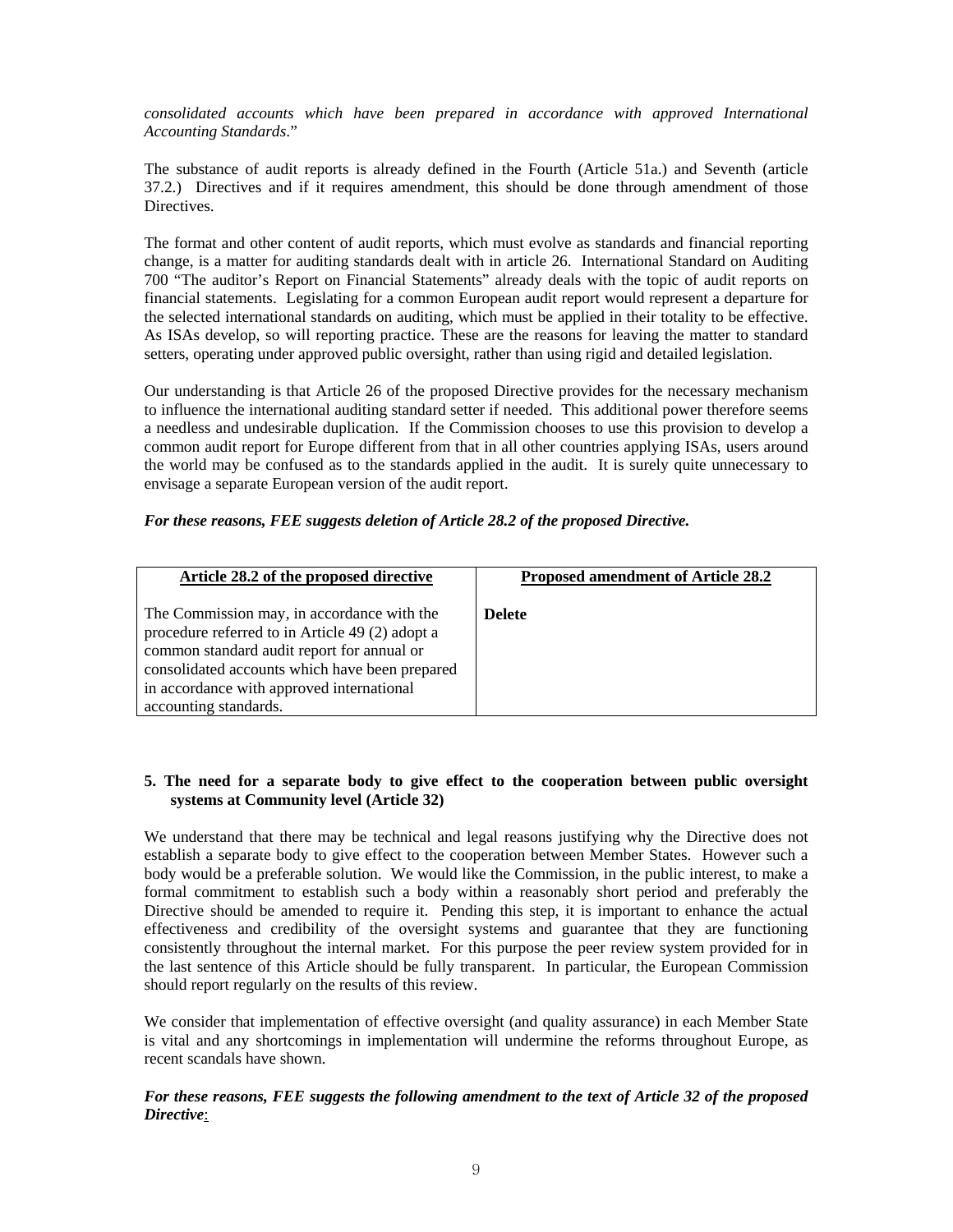| <b>Article 32 of the proposed directive</b>                                                                                                                                                                                                                                                                                                                                                                                                                                             | <b>Proposed amendment of Article 32</b>                                                                                                                                                                                                                                                                                                                                                                                                                                                                                                                                                                                                                                                                                                                                                                                                                                                                                               |
|-----------------------------------------------------------------------------------------------------------------------------------------------------------------------------------------------------------------------------------------------------------------------------------------------------------------------------------------------------------------------------------------------------------------------------------------------------------------------------------------|---------------------------------------------------------------------------------------------------------------------------------------------------------------------------------------------------------------------------------------------------------------------------------------------------------------------------------------------------------------------------------------------------------------------------------------------------------------------------------------------------------------------------------------------------------------------------------------------------------------------------------------------------------------------------------------------------------------------------------------------------------------------------------------------------------------------------------------------------------------------------------------------------------------------------------------|
| Member States shall<br>that<br>ensure<br>regulatory arrangements for systems of<br>public oversight enable effective<br>cooperation at Community level between<br>oversight activities of Member States.<br>To that extent, Member States shall make<br>one entity specifically responsible for<br>ensuring the co-operation.<br>Such<br>cooperation shall include the possibility<br>for a review of the system of public<br>oversight of each Member State by other<br>Member States. | Member<br><b>States</b><br>shall<br>that<br>ensure<br>regulatory arrangements for systems of<br>public oversight enable effective<br>cooperation at Community level between<br>oversight activities of Member States.<br>To that extent, Member States shall make<br>one entity specifically responsible for<br>ensuring the co-operation.<br>Such<br>cooperation shall include the possibility<br>for a review of the system of public<br>oversight of each Member State by other<br>Member States. The Commission shall<br>ensure that an annual report on the<br>result of this review is prepared and<br>published.<br>The Commission shall facilitate the<br>establishment of a European body for<br>the purpose of co-ordination of<br>national public oversight systems with<br>defined objectives limited to<br>$co-$<br>ordinating activities including<br>$co-$<br>ordination of investigations on cross-<br>border audits. |
|                                                                                                                                                                                                                                                                                                                                                                                                                                                                                         |                                                                                                                                                                                                                                                                                                                                                                                                                                                                                                                                                                                                                                                                                                                                                                                                                                                                                                                                       |

### **6. Omit the option for Member States to require rotation of audit firms additionally to rotation of partners (Article 40)**

The proposed Directive, if adopted, would establish a special regime for public interest entities, including a requirement that the audit partner should be rotated periodically. The proposed Directive also includes the option for Member States to require audit firms to rotate within a maximum period of seven years.

A few countries in the world, such as Italy, already apply mandatory rotation of firms. The arguments in favour of mandatory audit firm rotation concern whether the independence of an audit firm is adversely affected by its long-term relationship with the client and the desire to retain the client. Concerns about the potential dangers of mandatory audit firm rotation include the risk to audit quality arising from the loss of company specific knowledge with each change of auditor. Many other countries have considered rotation of firms and concluded that the benefits for perceived independence can be achieved through other safeguards, such as partner rotation, quality control and proper oversight, which do not suffer the increased risk of audit failure when a firm's knowledge of a client is discarded.

FEE conducted a study to review the most significant reports by governments, regulatory bodies and academics on this subject. The paper "Mandatory Rotation of Audit Firms" issued recently and which is attached, concludes that the overwhelming majority of studies from Italy, Spain, the UK, the US and Australia found that the mandatory rotation of firms inadvertently threatens audit quality.

Given the clear risks to uniform audit quality throughout group audits and to the important concept of the full responsibility of the group auditors (Article 27.a), FEE considers that the inclusion in the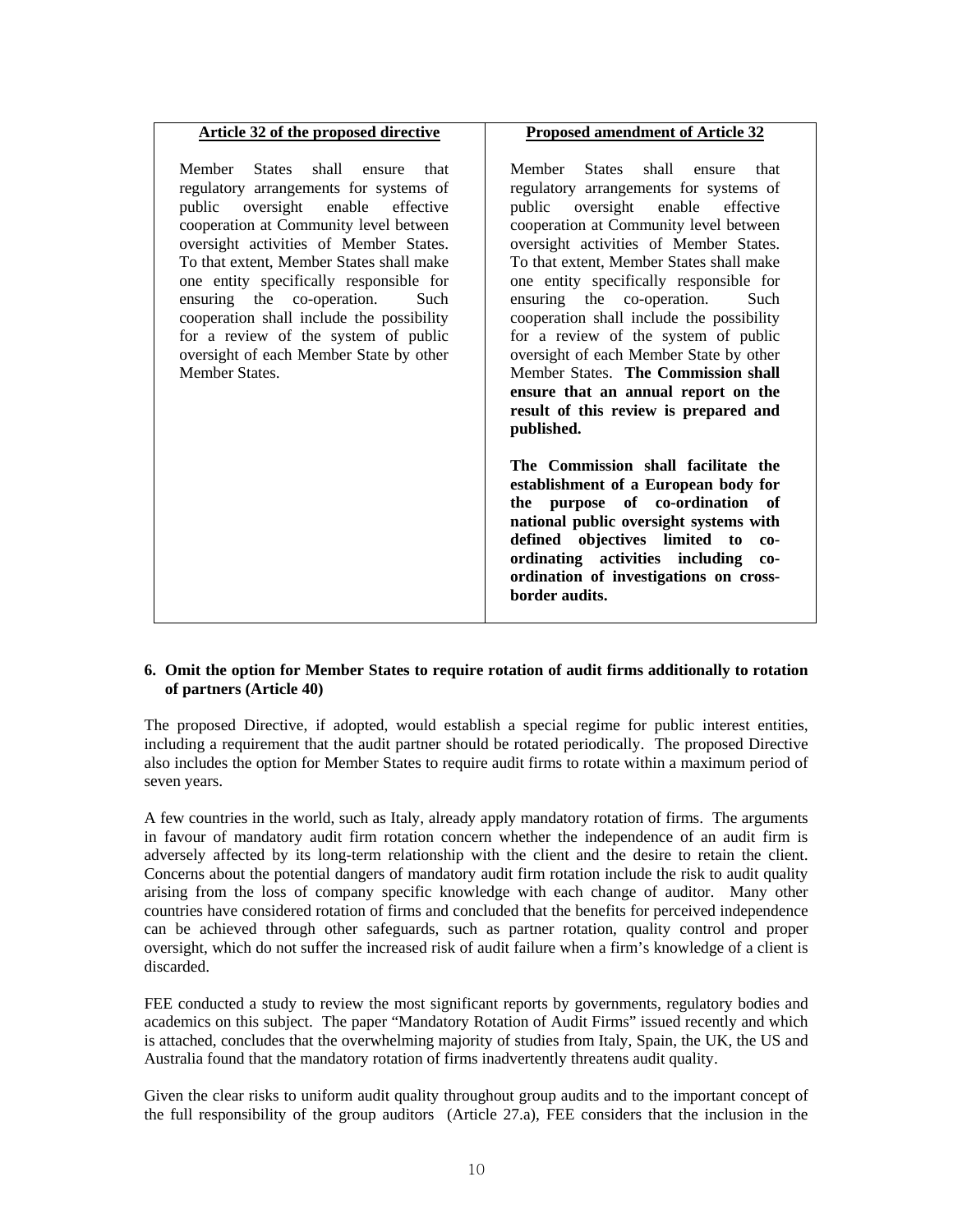proposed Directive of even the option of mandatory rotation of firms gives unwarranted credibility to the concept.

FEE strongly suggests that the European Parliament and the Council delete the proposed explicit member states option, which implies EU support for rotation of firms. This will not prevent any Member States where such a system exists, namely Italy, from retaining it if it wishes to do so, although it might provoke undesirable effects in the case of groups of companies with material subsidiaries subject to conflicting national rotation requirements.

*For these reasons, FEE suggests deleting the words in the initial text of Article 40(c) "or alternatively, the audit firm shall rotation within a maximum period of 7 years".* 

| Article 40 (c) of the proposed directive                                                                                                                                                                                                                                                                                            | Proposed amendment of Article 40 (c)                                                                                                                                                                                                             |
|-------------------------------------------------------------------------------------------------------------------------------------------------------------------------------------------------------------------------------------------------------------------------------------------------------------------------------------|--------------------------------------------------------------------------------------------------------------------------------------------------------------------------------------------------------------------------------------------------|
| the statutory auditor or the key audit<br>(c)<br>partner responsible for carrying out the<br>statutory audit on behalf of the audit firm, shall<br>rotate from the statutory audit engagement<br>within a maximum period of five years, or<br>alternatively, the audit firm shall rotate within<br>a maximum period of seven years; | (c) the statutory auditor or the key audit partner<br>responsible for carrying out the statutory<br>audit on behalf of the audit firm, shall rotate<br>from the statutory audit engagement within a<br>maximum period of five years $(\ldots)$ . |

### **7. Establish the principle that statutory auditors must be appropriately responsible for their statutory audit but to no greater extent than is reasonable.**

The European Commission acknowledged that auditors' liability is an issue in its Communication of 21 May 2003 and announced that an analysis of the economic impact of auditors liability regimes should be carried out. No initiative has yet been taken in this respect. **The European Parliament should remind the European Commission of its public commitment to study this issue and to do so with adequate resources.** FEE is convinced that the economic study will demonstrate that there is indeed a problem in countries which have not taken appropriate measures to address the issue. (See appendix 4)

FEE believes that there are a number of solutions depending on the national liability system. Amongst others, proportionate liability and a legal cap on the damages (or a combination of these measures) are the most often considered solutions. **The European Parliament should request the European Commission as a matter of urgency to propose to the Council and European Parliament acceptable means by which the auditors' liability issue could be addressed at Member State level**. Member states should also be encouraged to address the issue of liability and adopt measures to contribute to the solution of this problem.

Since a cap on liability exists in several Member States the Directive offers an opportunity to address the liability issue. A new article should establish the principle that statutory auditors must be appropriately responsible for their statutory audit but to no greater extent than is reasonable.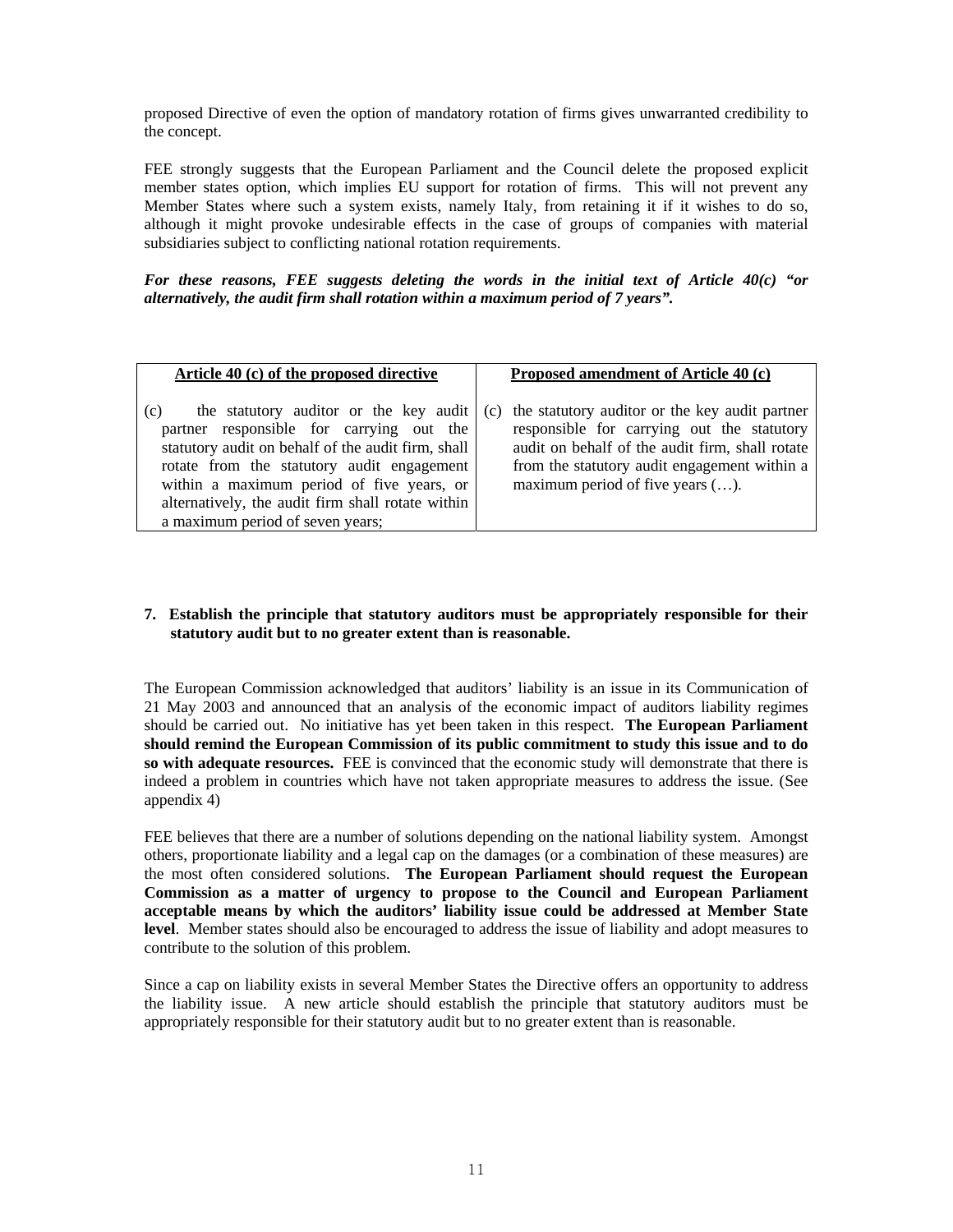#### **B. PROPOSED AMENDMENTS IN THE EU COUNCIL WHICH ARE SUPPORTED BY FEE**

The working documents published on the EU Council website show that some articles have been substantially amended in Council's preparatory discussions. These amendments meet concerns previously expressed by the profession. FEE hopes that the European Parliament will accept the views of Council especially on five important aspects:

- Definition of public interest entities
- Merging of the chapters related to ethics and independence
- Confidentiality of information shared by public oversight bodies
- Disclosure of the circumstances connected to dismissal of auditors
- Oversight of public interest entities

#### **1. Definition of public entities (Article 2)**

FEE believes that the initial proposal of the European Commission is ambiguous. It should include banks, other financial institutions and insurance undertakings which are covered by other EC Directives.

Member States should be allowed to exempt smaller public interest entities from some requirements of chapter XII of the initial proposal which can be burdensome for them.

*FEE supports the amendments introduced by the Council which amend article 2 and insert a new article 37.a. in the Directive.* 

#### **2. Merging the chapters related to ethics and independence (Articles 21 to 29)**

FEE agrees that the structure of the original proposal for the Directive would be improved if chapters IV and V related respectively to ethics and to independence are merged. As explained above (see p.7), our view is that applying comitology to ethical principles is undesirable. By contrast, the European Commission has approved a Recommendation on Statutory Auditor's Independence which is supported by FEE. The amendments proposed by Council are appropriate because they allow further development of the principles without diverging from the robust principles developed in this Recommendation.

However, FEE would have major reservations about considering Article 22 of the Directive concerning auditors' independence (or the provisions agreed upon under the comitology procedure) as minimum rules. Firstly this would not be consistent with the principles-based approach, which is the essence of this part of the Directive, and, secondly, this would undermine the single market approach, which lies at the basis of the proposed Directive. Additional comments on this issue may be provided later in view of the text proposed by the Council of Ministers.

*FEE also welcomes the introduction of the word "significant" in article 23.2* (22.3 in Council's new numbering) which requires the auditor to document significant threats to his independence and related safeguards.

#### **3. Confidentiality of information shared by public oversight bodies (Article 34)**

As mentioned earlier, FEE fully supports increased cooperation between public oversight bodies. The difference between the national systems could however have consequences for the possible use of confidential information shared by oversight bodies.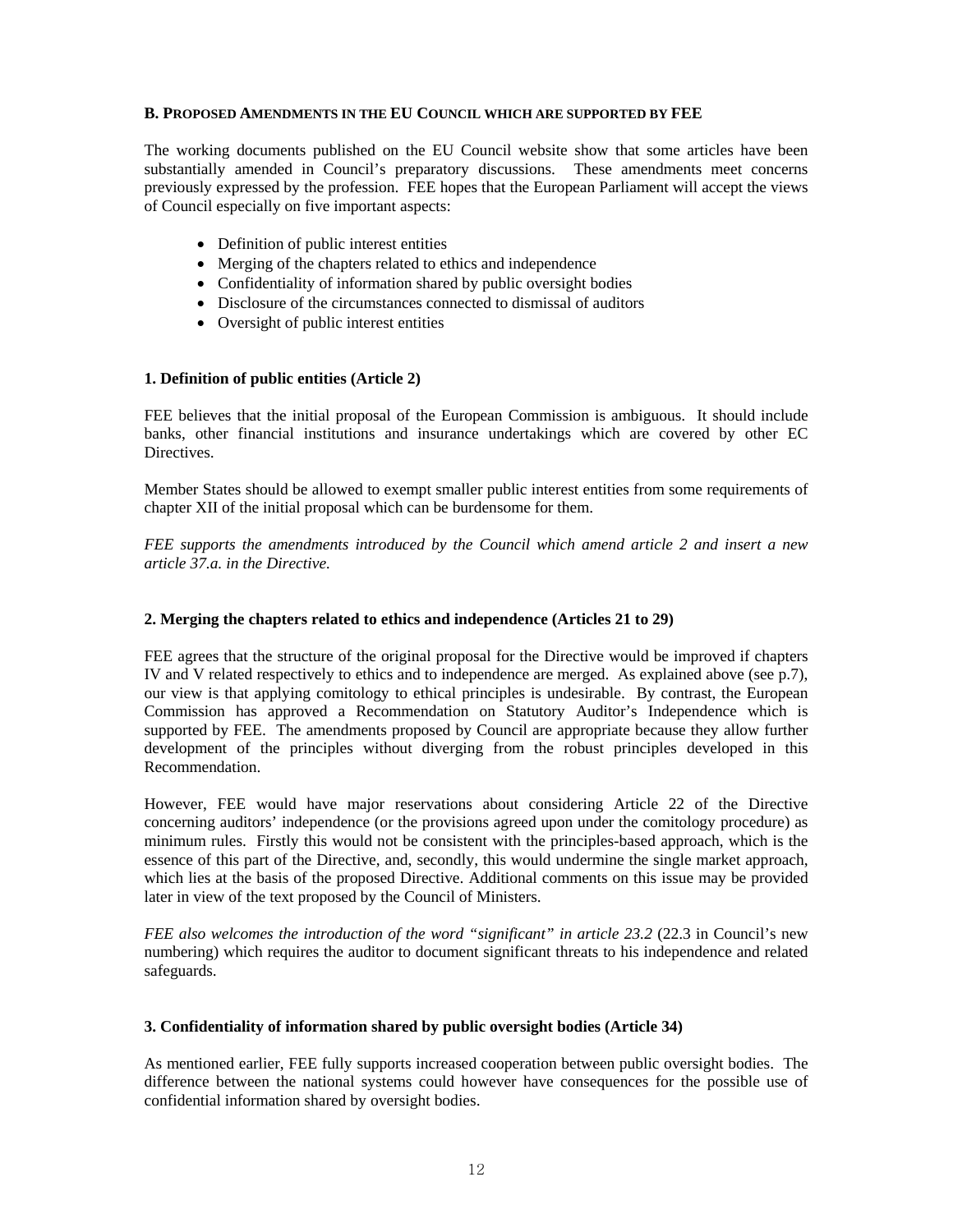*FEE supports the Council's amendments requiring professional secrecy to apply to information exchanged between oversight bodies.* 

### **4. Dismissal of the auditor**

The initial proposal required that the audited entity and the auditor inform the authorities about the dismissal or resignation of the auditor. FEE agrees that it is useful to prevent the audited company from putting the auditor under pressure or forcing out of office a strong auditor in difficult circumstances.

The Council clarified the text by saying that the information is required only when the dismissal or resignation takes place during the term of an appointment, which can be supported.

*FEE, however, still suggests an indication that this information must be a written statement, setting out any circumstances connected with the dismissal or resignation that the auditor considers should be brought to the attention of the authorities. The statement should be a matter of public record and be brought to the attention of the shareholders.* 

## **5. Oversight of public interest entities (Article 42)**

The initial proposal suggests that the public oversight body should be composed only of nonpractitioners in the case of public interest entities. FEE believes that oversight bodies, to be effective, also need significant auditing expertise. This provides the oversight mechanism with a better insight into the working of the environment of the auditing profession. It is important that oversight mechanisms can be confident that proposals they make or decisions they implement will represent practical solutions to improve audit quality. Furthermore, the initial proposal of the Commission was not in line with legislative reforms introduced recently in several Member States.

*FEE welcomes Council's proposal to delete article 42*.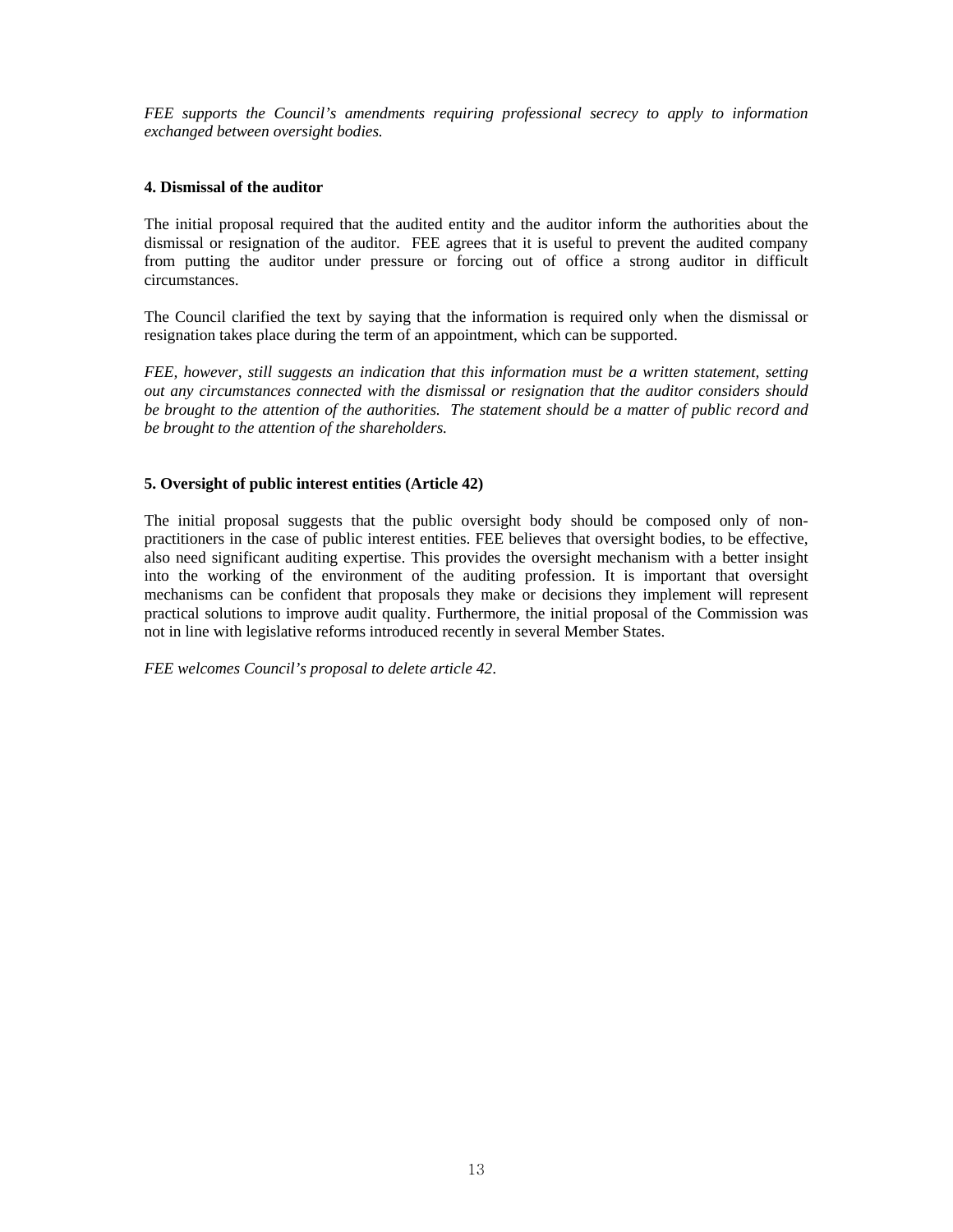# **Appendix 1**

# **Auditors' Liability**

The proposal for a Directive of the European Parliament and of the Council on Statutory Audit of Annual Accounts and Consolidated Accounts does not address the issue of auditors' liability.

Those who have studied the system of civil liability imposed on statutory auditors in many countries recognise that it is not fair that the damages claimed can far exceed any amount reasonably related to the consequences of unsatisfactory audit performance. Several countries in the EU (Germany, Austria, Greece, Italy, UK) and worldwide (Australia) have adopted or are discussing solutions to this problem.

We contend that reform is a major issue in the public interest. It is essential that auditors' liability fairly and reasonably relates to the consequences of unsatisfactory audit performance.

In order to perform high quality audits, the audit profession needs to attract and retain individuals of the highest personal qualities, able to address the many complexities of financial reporting and auditing. Such persons need to be able to understand properly the businesses which they are auditing and possess the personal qualities of integrity and character necessary to report with candour. Such individuals need to see in auditing the potential for an attractive career with opportunities for undertaking a variety of work and in a framework of reasonably balanced personal risk.

The European Commission acknowledged that auditors' liability is an issue in its Communication of 21 May 2003 and announced that an analysis of the economic impact of auditors' liability regimes should be carried out. No initiative has yet been taken in this respect. **The European Parliament should remind the European Commission of its public commitment to study this issue and to do so with adequate resources.** FEE is convinced that the economic study will demonstrate that there is indeed a problem in countries which have not taken appropriate measures to address the issue.(See appendix 4)

FEE believes that there are a number of solutions depending on the national liability system. Amongst others, proportionate liability and a legal cap on the damages (or a combination of these measures) are the most often considered solutions. **The European Parliament should request the European Commission as a matter of urgency to propose to the Council and European Parliament acceptable means by which the auditors' liability issue could be addressed at Member State level.** Member states should also be encouraged to address the issue of liability and adopt measures to contribute to the solution of this problem.

Since a cap on liability exists in several Member States the Directive offers an opportunity to address the liability issue. A new article should establish a principle that statutory auditors must be appropriately responsible for their statutory audit but to no greater extent than is reasonable

Such a general requirement should be introduced into the Directive. Being fully aware that individual Member States may prefer different solutions appropriate to their circumstances and legal frameworks, the article should be drafted so as to facilitate it. This approach would therefore lead to:

• urgent action by the Commission to propose acceptable and viable means of addressing the issue at Member State level, supplemented in due course by the outcome of the study;

all Member States addressing the issue by taking some specific measures, after due deliberation.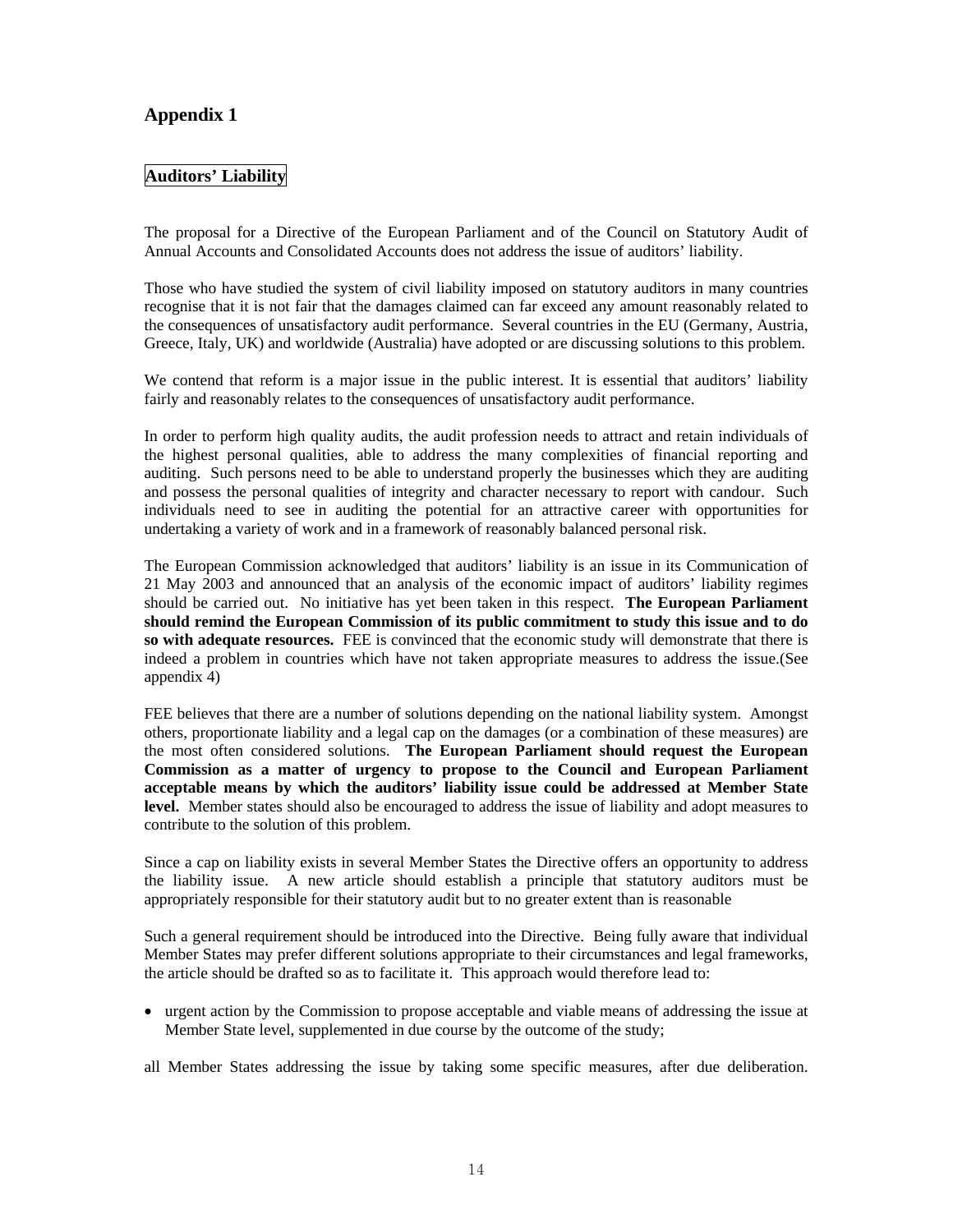# **Appendix 2**

### **Improving education requirements**

The proposed Directive on Statutory Audit of Annual Accounts and Consolidated Accounts does not substantially amend the existing provisions of the Eighth Directive.There are very good reasons to believe that the existing Eighth Directive should be reviewed and substantially amended. The main reasons are:

- a) To fully recognise the substantial changes that have taken place since the Directive was originally drafted in ethical, financial reporting and auditing standards;
- b) To take full account of the convergence in these ethical, financial reporting and auditing standards and ensure that the Directive is robust in the light of any future changes;
- c) To take full account of the new education standards issued by the International Federation of Accountants and reflect the approach to curriculum content adopted by most professional bodies with a focus on the ability to perform the task and the roles expected of a statutory auditor rather than simply a list of topics. As mentioned in the Introduction to International Education Standards of IFAC (paragraph 15), "increased emphasis needs to be placed on a set of professional knowledge, professional skills, and professional values, ethics and attitudes broad enough to enable adaptation to constant change ".

*FEE has proposed to redraft Articles 6, 7 and 8 as follows:* 

#### *Article 6*

A natural person may be approved to carry out statutory audits of the documents referred to in Article 1(1) only after having attained university entrance level, then completed a course of theoretical learning, undergone practical training and passed an assessment of professional competence and skills organised or recognised by the Member State. The learning and assessment must be at a level at least equivalent to a three-year university first degree; significant parts of the learning and assessment will be at second-degree level i.e. equivalent to more than a three-year university first degree.

Member States shall ensure that such approved persons also demonstrate the maintenance of these competences and skills through continuous professional development.

The further specification of these requirements is set out in Articles 7, 8, 9 and 10.

#### *Article 7*

The natural person approved to carry out statutory audits should be able to carry out a statutory audit of company or consolidated accounts according to laws, regulations and standards that are relevant to that audit.

The assessment of professional competence and skills referred to in Article 6 should evaluate the ability of the person being assessed to

• plan, perform and report on an audit of company or consolidated accounts in conformity with relevant laws, regulations, standards and professional codes of ethics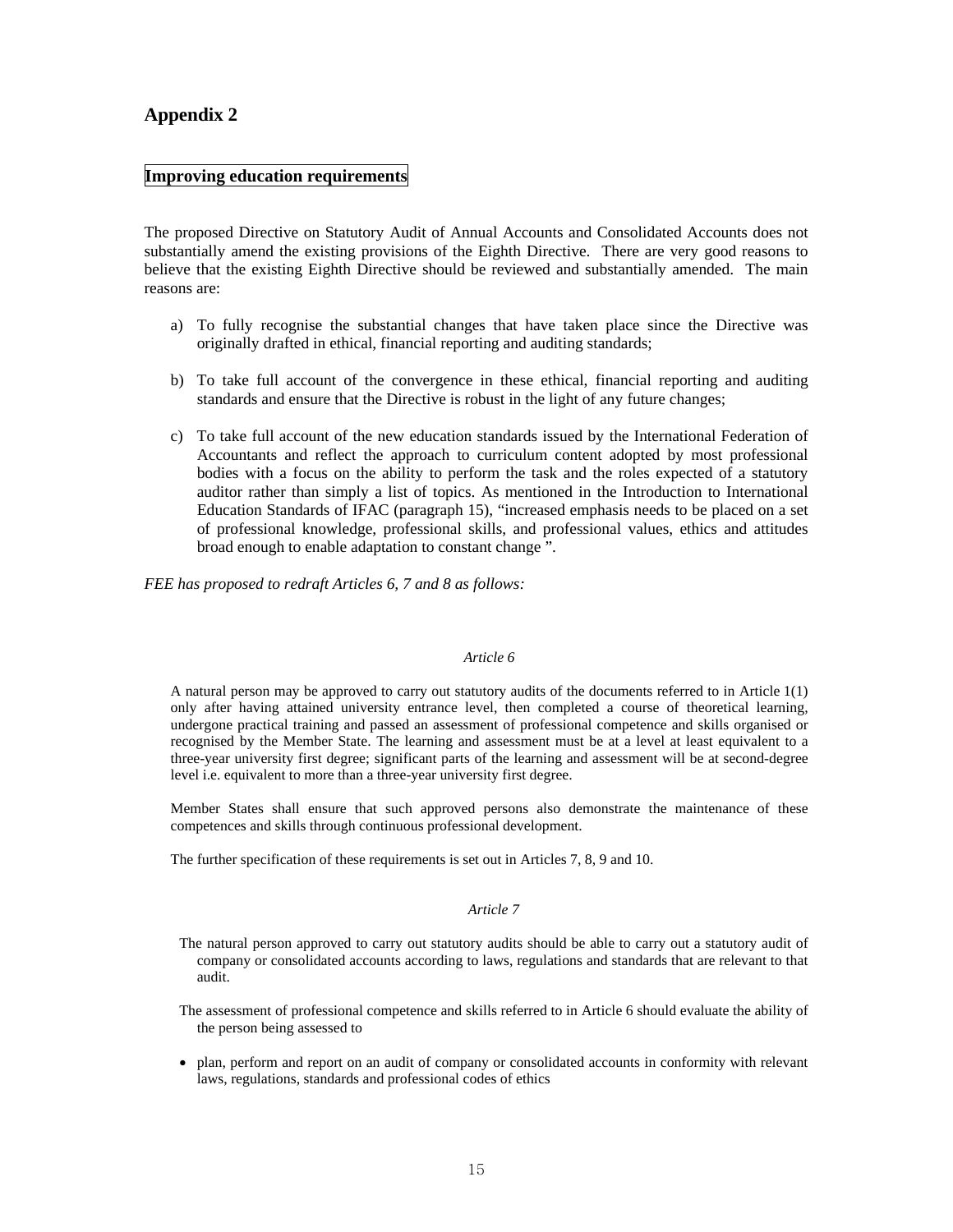- understand how to account for transactions and other events in both legal entity and consolidated accounts of business enterprises according to relevant laws, regulations and standards
- understand the legal, taxation and business environment in which firms operate
- understand those aspects of strategic and business management, particularly financial management and information technology that are relevant to the audit of the company or consolidated accounts
- understand the processes, systems and controls of the business to the extent required to assess risks to the business and to the audit.

#### *Article 8*

The assessment should evaluate the ability of the person being assessed to

- apply relevant theoretical knowledge in practice and integrate knowledge and experience
- exercise the skills of analysis, evaluation, professional judgement and professional scepticism
- act in the public interest in accordance with relevant professional codes of ethics

A significant part of the assessment must be written (including computer based).

It should ensure that the person being assessed has knowledge sufficient for the performance of an audit in the areas of

#### **Audit**

- assurance engagement concepts, processes and management
- international standards and national laws, regulations and standards relating to the statutory auditing of accounting documents and to those carrying out such audits
- analysis and critical assessment of financial statements

#### **Accounting and financial reporting**

- financial accounting and reporting
- management accounting
- management control
- international standards and national laws, regulations and standards appropriate to the preparation of company and consolidated financial statements and to methods of valuing balance sheet items, of computing profits and losses, reporting cash flows and changes in equity.

#### **The legal, taxation and business environment**

- business and commercial law, civil law, the law of insolvency and similar procedures, and the fundamentals of the laws governing capital markets and employment
- business valuations
- taxation and its impact on financial and management decisions
- information technology
- business systems and controls
- organisational and business knowledge including
	- general and financial economics
	- corporate governance
	- management science (including quantitative methods)
	- organisational behaviour
	- financial management
	- international business and globalisation

A substantial part of the knowledge in the areas of audit and accounting and financial reporting must be at second-degree level. The other parts will be at a level at least equivalent to a three-year university degree.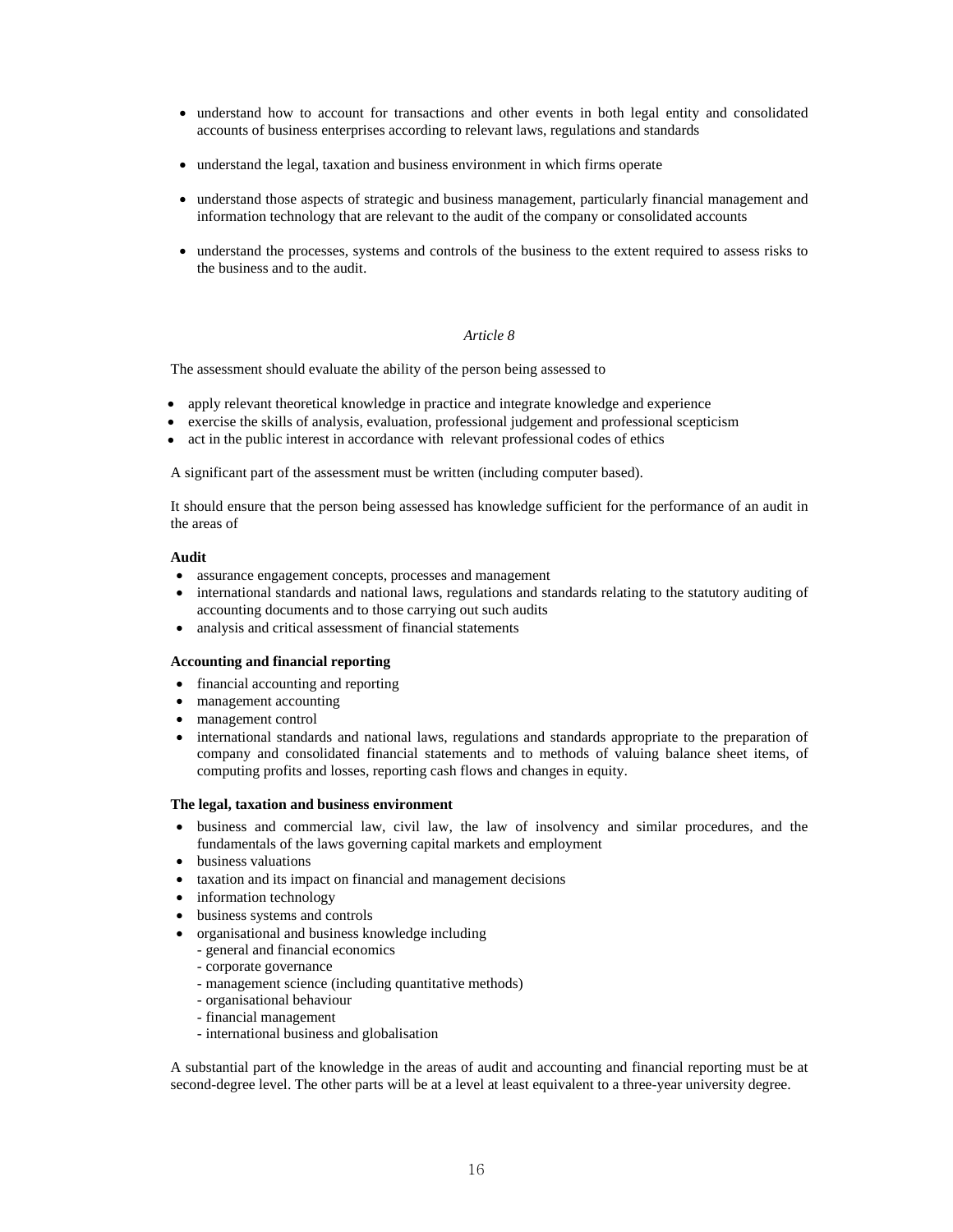# **Appendix 3**

# **Coordination of Public Oversight Mechanisms**

In November 2003, FEE published a discussion paper on "European Coordination of Public Oversight". The following objectives were proposed concerning institutional aspects of the coordination:

"An agreement on principles for public oversight should be reached at EU level. To make the national systems effective and fully recognised in the internal market and internationally, these arrangements should be appropriately co-ordinated.

FEE considers that in the medium term, such co-ordination of EU public oversight coordination can only be fully effective if legally established; for example an organisation could be formed under law for this purpose. For convenience, in the remainder of this paper we will refer to it as the European Co-ordination Audit Oversight Board (ECAOB).

If public oversight is to be fully effective, it is necessary to think about the sanctions that should be taken against any Member State which does not implement in time the European principles and benchmarks. For example, the failure to implement a directive could result in an action before the European Court of Justice in the case of an apparent breach of Community law (art. 226 of the Treaty)."

Differences in legislation in the European Member States mean that the organisation of the public oversight structure will be most effective when organised at national rather than at European level. Other reasons may be found in the characteristics of the different national environments within the EU (such as scope of the oversight systems, legal regime of sanctions, and different languages). However, in order to ensure that oversight mechanisms are indeed equally effective throughout the single market, the essential principles and scope of oversight activities should be established by common European principles and benchmarks. Oversight of statutory auditors needs to be of equivalent quality throughout Europe even if institutional arrangements may vary between Member States.

FEE recommends the establishment of a privately organised body with delegated powers to perform well-defined co-ordination functions on oversight activities. The responsibilities of this body should be clearly defined. It should be enabled to exercise the limited agreed co-ordination functions including the assessment of the work of national systems but also the co-ordination of investigations on cross-border audits.

The European Co-ordination Audit Oversight Board (ECAOB) should meet criteria such as:

- Be visibly structured in the public interest
- Involve all stakeholders appropriately
- Be able to exercise the limited agreed co-ordination functions effectively
- Be credible to other oversight bodies

#### It should also:

- Be established as a legal entity to build confidence
- Be recognised in national laws in due course
- Be quickly established if necessary on an interim basis
- Have a small secretariat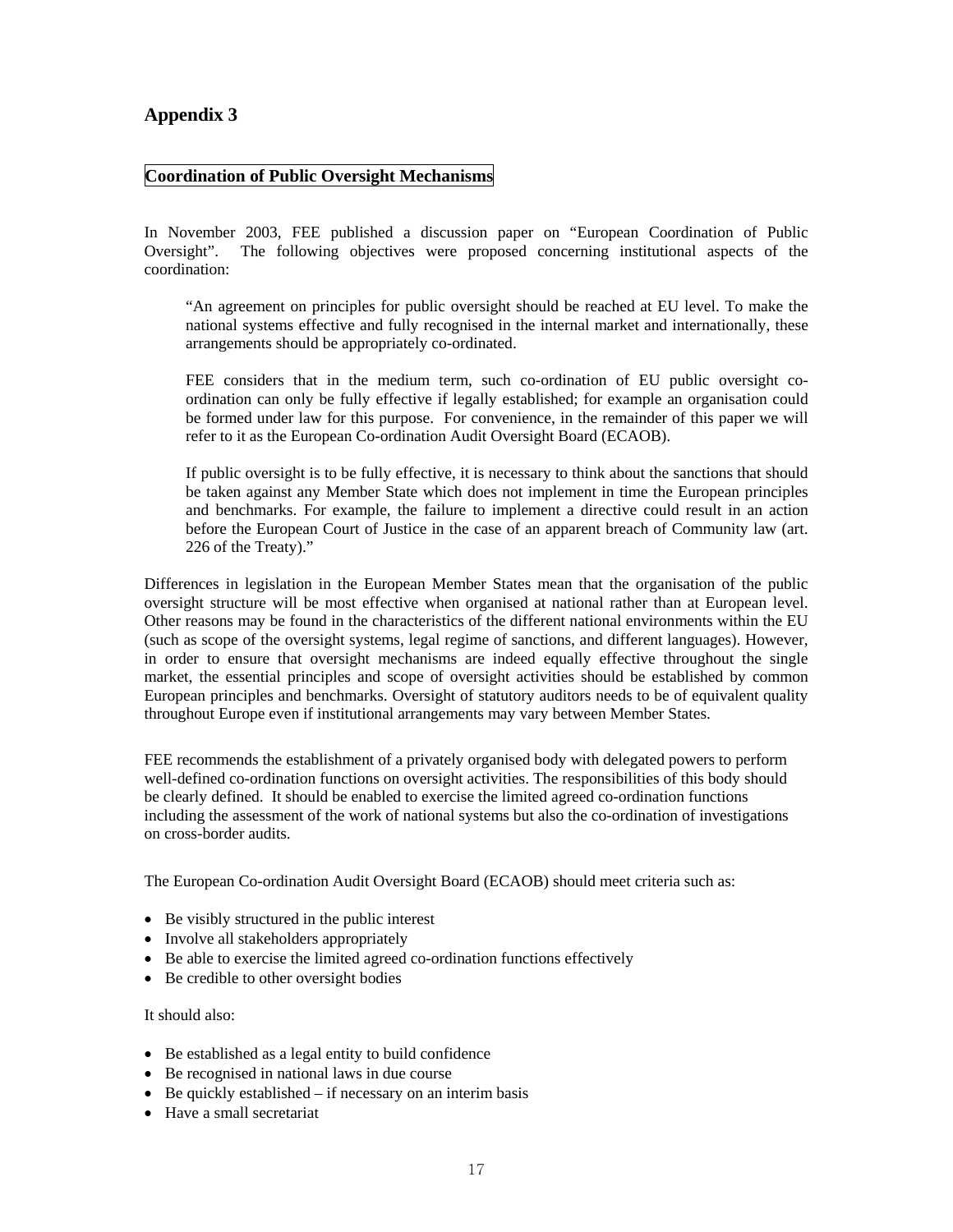Even if an interim solution using an EC Committee with appropriate stakeholder involvement is likely to be necessary, FEE recommended another solution in the medium term:

- A privately organised body with delegated powers to perform well-defined co-ordination functions
- All stakeholders (national oversight mechanisms, CESR, profession, others but not EU Commission) as shareholders – general assembly
- A supervisory board to monitor its funding, administration and discharge of its functions
- A relatively small board to exercise the co-ordination functions
- Board members nominated by stakeholders with selection by independent appointment panel of persons of high public standing
- Board membership a part time role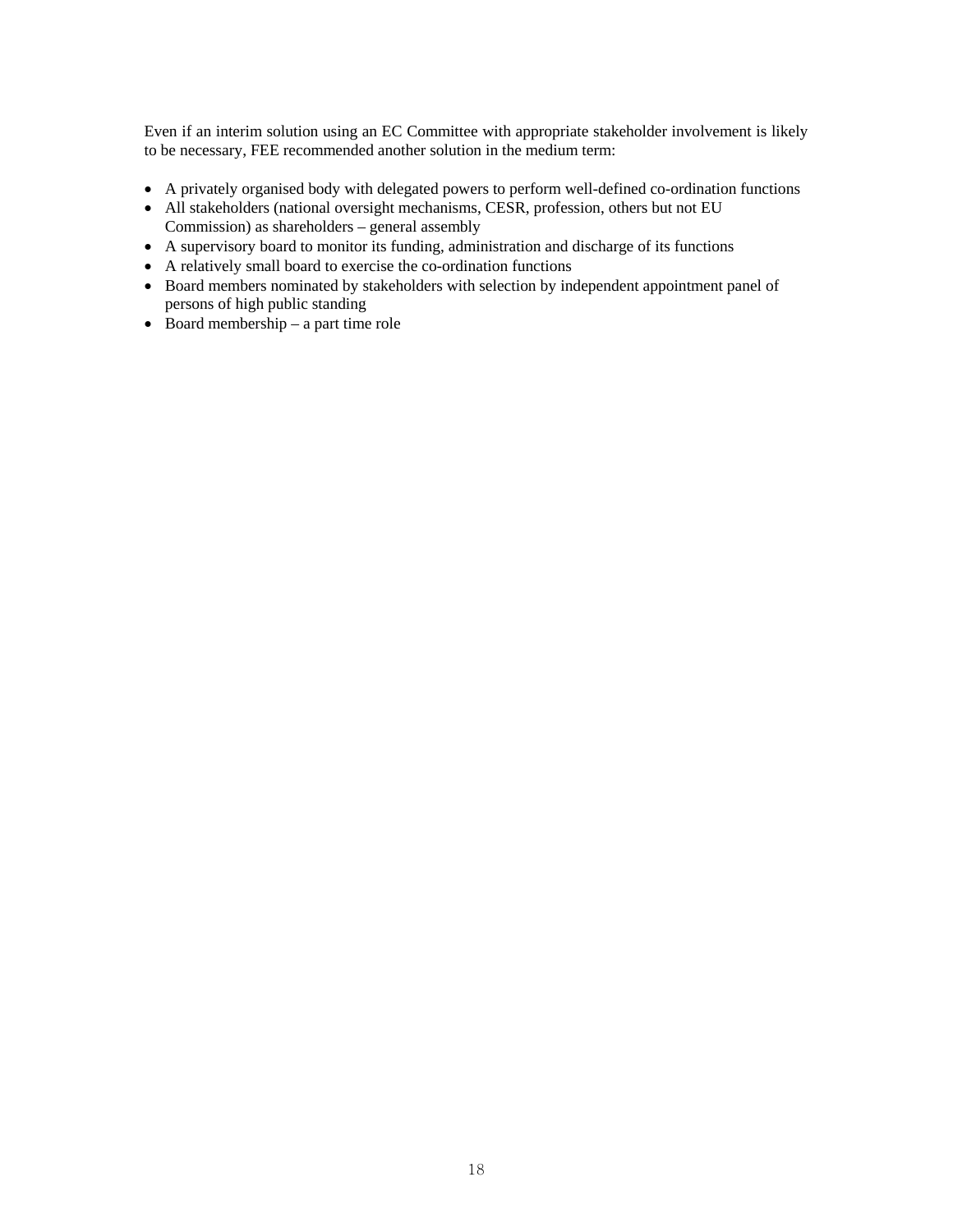#### **Appendix 4**

# **DRAFT TERMS OF REFERENCE FOR EU STUDY OF ECONOMIC IMPACT OF THE ALTERNATIVE AUDITOR LIABILITY REGIMES**

To undertake a detailed examination of the economic impact:

- of unlimited auditor liability on the auditing market and on wider economic sectors

*Explanation: The key issue here is not simply to look at the auditing market (as this might be perceived as primarily of interest to auditors) but also to widen the scope to look at impact on other economic sectors.* 

- and of alternative options including unlimited auditor liability excluding catastrophic liability, liability limited as a proportionate basis and limited liability up to a specified amount.

*Explanation The key here is to ensure that alternative options are evaluated*.

## **The study should:**

• Define the nature of the audit services under review taking account of the fact that the scope of the audit may vary between countries. If alternative definitions alter the assessment of the economic impact this should be specified.

*Explanation It is important for comparative purposes to understand any differences in the nature of audit services provided.* 

• Assess the liability risk for the financial position of audit firms, whether incorporated or not, in a company (or partnership) with or without limited liability, taking into account the effects of different liabilities of different players in the financial reporting and economic supply chain.

*Explanation The liability risk is at the core of this study and assessing this risk for different types of practices in different environments is essential.* 

• Examine whether there would be any difference in audit quality in a scenario where there was unlimited liability on auditors compared to a scenario where auditors were liable only on a proportionate basis or there was a cap set on auditor liability. This analysis should take account of any potential impacts of alternative liability regimes on individuals entering the profession.

*Explanation As the intention is to uphold the quality of audits, it is essential to examine objectively the validity or otherwise of the contention that unlimited liability is a driver of audit quality.* 

• Consider whether an economic analysis of auditors' liability needs to operate a segmentation of the audit market (for instance "listed and non listed companies" or "large audit networks, second tier networks and smaller audit firms operating in a pure national environment") or type of information on which assurance is provided.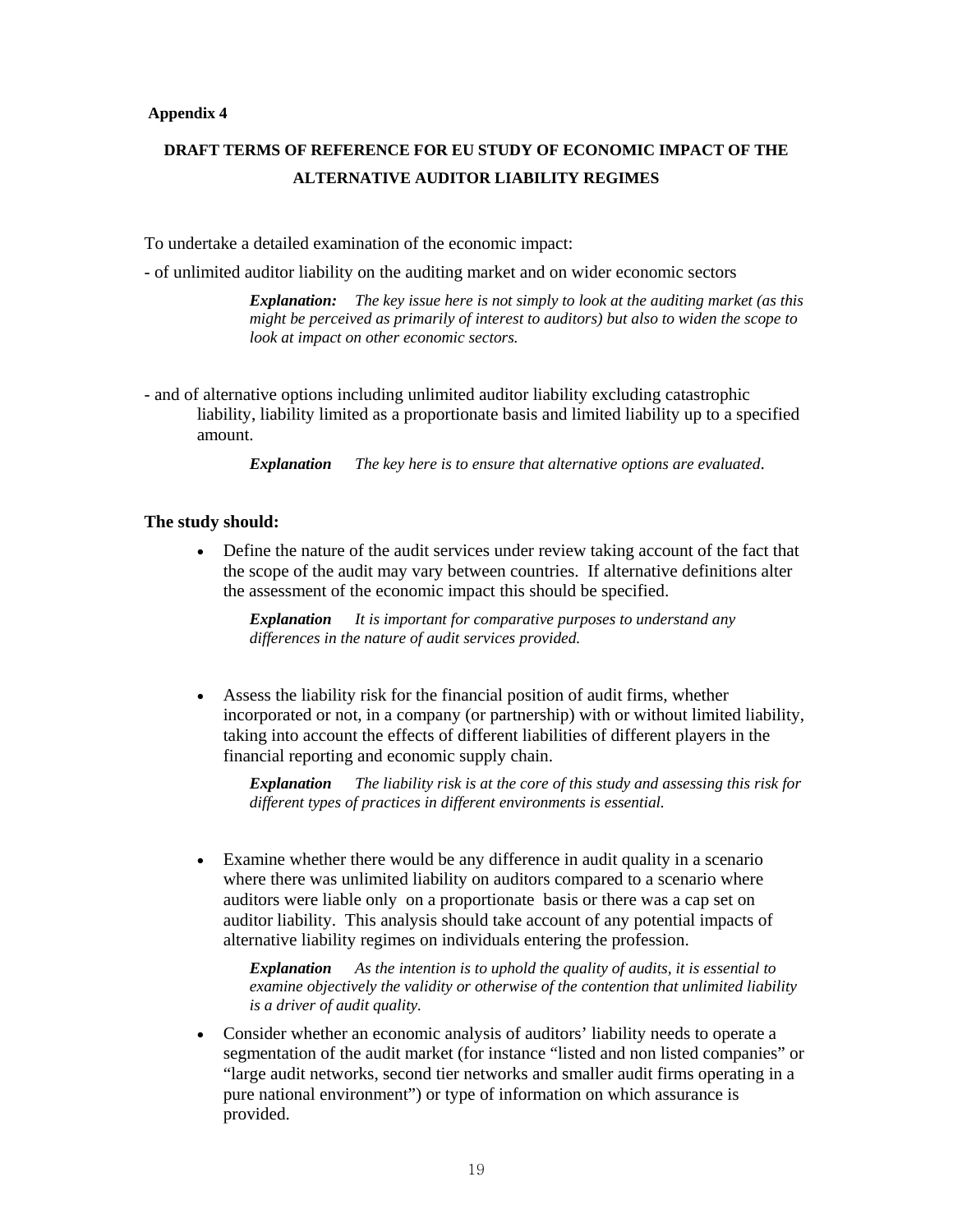*Explanation This task is needed as the impact of alternative liability regimes may vary between different segments of the auditor market.* 

• Identify any constraints which the auditing profession faces in obtaining insurance cover for very large and catastrophic loss, considering the evolution of the claims in number and in size and the extent of any withdrawal of insurance companies in the market.

*Explanation The focus of this is to identify any constraints which the auditing profession faces. If this was not examined important issues impacting on implementation would be missed.* 

• Review the trend in the costs of, and availability of, insurance cover for very large and catastrophic loss in the auditor profession.

*Explanation The issue of availability of insurance cover is clearly important but even more important is at what cost. This is what this bullet point is focused on.* 

• Examine the extent to which liability requirements represents a barrier to entry in the auditing market (at EU or Member State level).

*Explanation Barriers to entry are of interest to Competition Authorities throughout the EU and elsewhere as well as to the European Commission. Increasing barriers to entry reduces numbers and increase costs.* 

• Examine the economic impact on new entrants and exits, on recruitment and retention of staff and partners, and on audit quality in the auditing professions of alternative options in relation to auditor liability.

*Explanation The main issue here concerns the impact on new entrants and exits. The quality of people carrying out statutory audit is important to respond to the market needs. Opinion outside the profession may be dividedon whether liability issues would dramatically impact on recruitment but this would need to be examined.* 

Assess how the impact on market access and concentration should be modelled.

*Explanation The extent of concentration in the sector could be influenced by proposals. Concentration is a key aspect of the structure of the market and impacts on performance and on prices.* 

• Evaluate the impact on the sector, on the investors' position and on the economy of changes in auditor liability (for instance the introduction or maintenance of a cap on liability) including estimates of impact on the cost of auditing, on investment and on GNP.

*Explanation This is attempting to ensure the study covers all the key economic impacts.*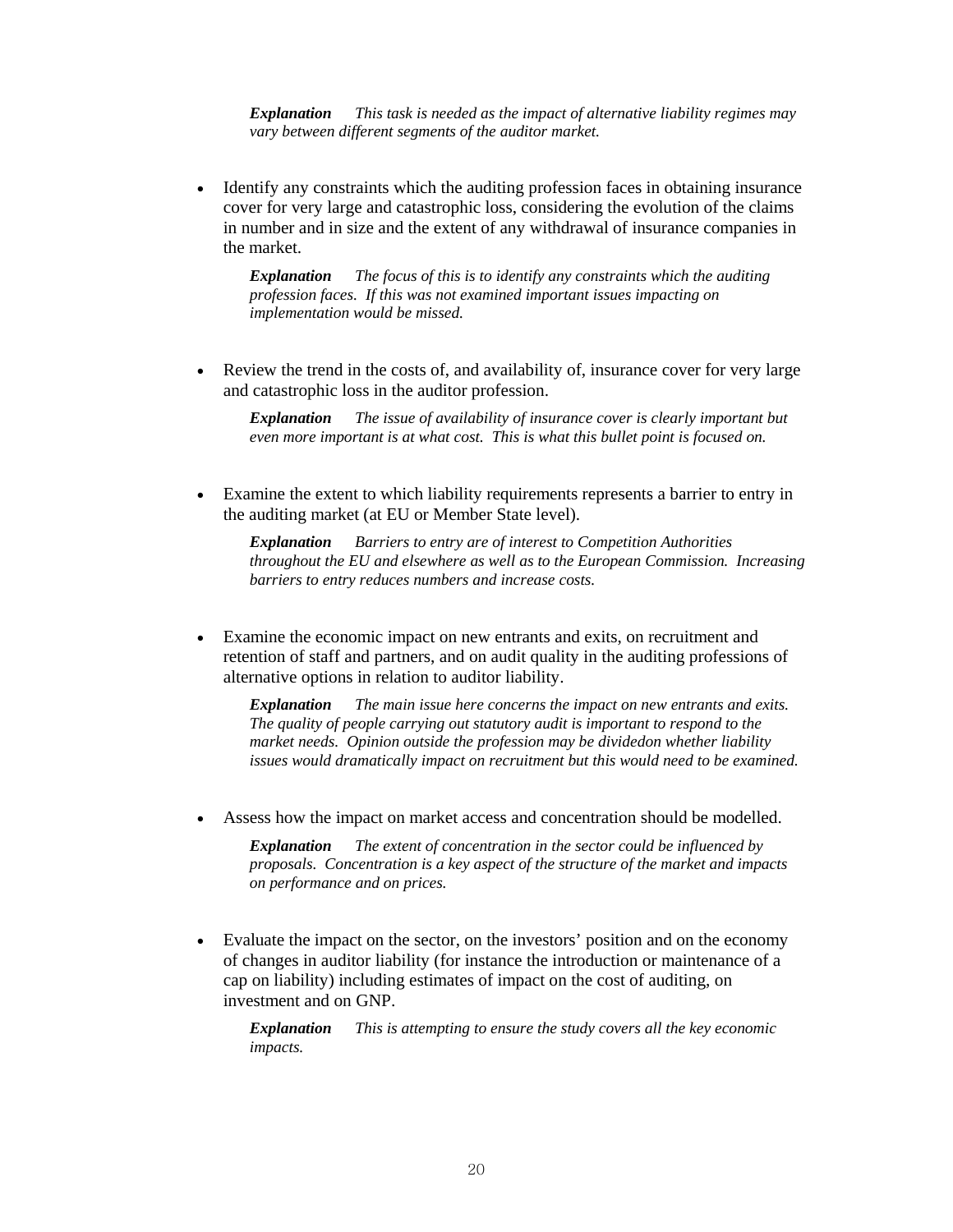# **DRAFT TERMS OF REFERENCE FOR EU STUDY OF THE ECONOMIC IMPACT OF ALTERNATIVE OPTIONS FOR THE AUDITING PROFESSION RE THE PROVISION OF ADDITIONAL SERVICES**

To undertake a detailed examination of the economic impact of alternative options in relation to the scope of services provided by auditors in EU countries to their audit clients and taking account of safeguards in the corporate governance structure. This examination should consider the alternative options including the authorisation of non audit services (to the extent allowed by the principle of independence) to the total prohibition of these non-audit services.

> *Explanation The main focus of this section is to ensure that all relevant alternatives are examined.*

### **The study should inter alia:**

Examine the experience of countries which have implemented different approaches in relation to the services permitted to be provided by auditors and the impact on cost and audit quality.

> *Explanation Examining the experience of countries who have implemented different approaches is of key importance.*

- Quantify the significance in terms of value and employment of auditor involvement in non-audit services and the impact of restrictions on employment and on the cost of non-audit services.

> *Explanation This element is essential in evaluating the impact of any changes both on the sector and also on the cost of non-audit services. The latter is a key public policy issue.*

Identify what share of the market auditors hold of non-audit services in different EU countries, considering the different categories of non-audit services other than audit related services and the size of audit firms wherever relevant.

> *Explanation This is designed to consider how the impact would vary between EU countries and between different sized audit practices.*

Examine the impact on competition of alternative options in relation to restricting auditor involvement in providing services; an analysis of the impact on SMEs should also be undertaken.

> *Explanation Competition is the key potential problem with restricting auditor services. This is the focus of this point.*

Examine the likely implications for the price for EU business consumers of alternative restrictions on non-audit services.

> *Explanation The price impact is the most important potential impact which needs to be examined.*